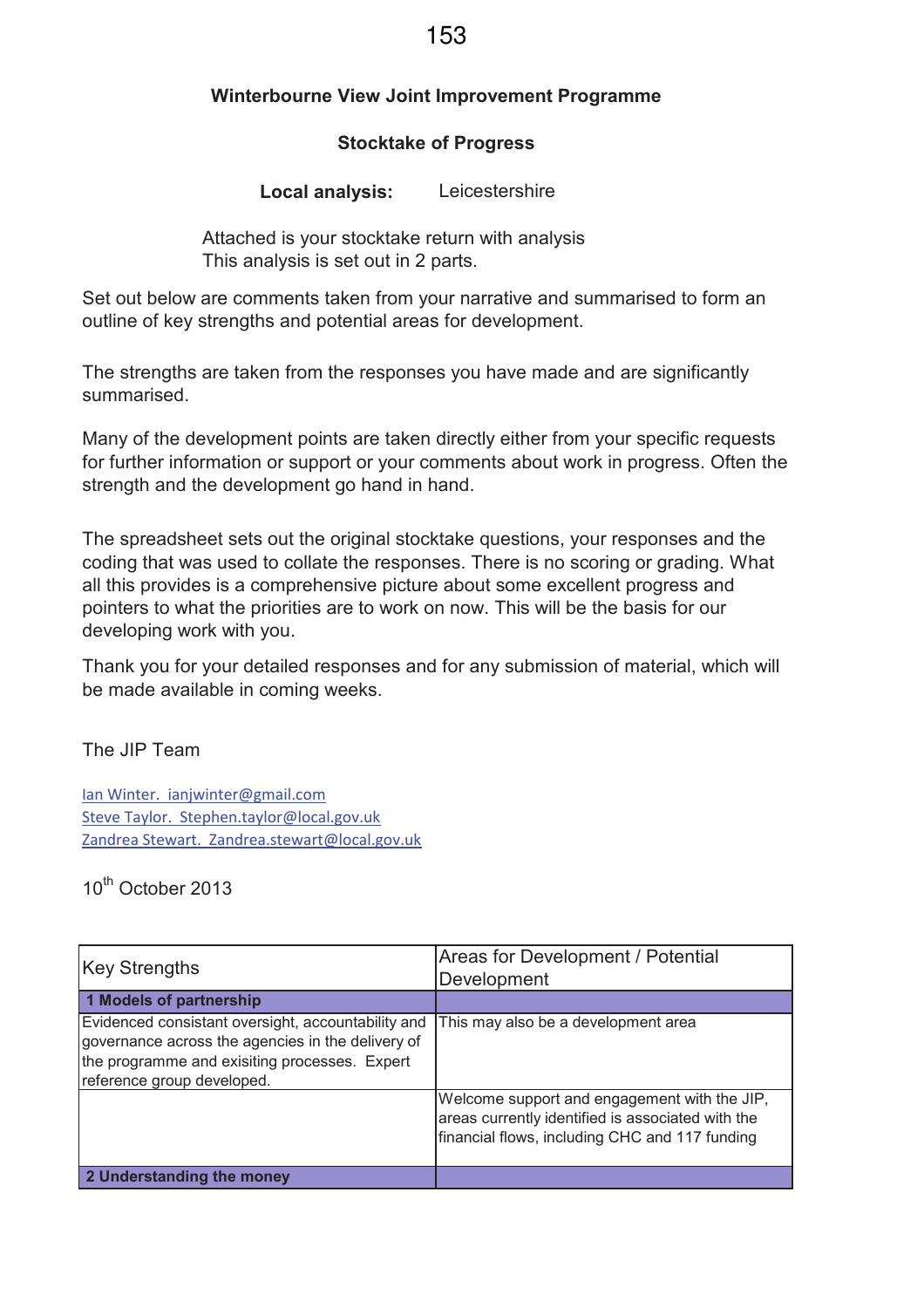| Comprehensive cost analysis being developed<br>inclusive of Children. Current Sec 75<br>arrangements are being reviewed to reflect the<br>New NHS Landscape, Pooled budget<br>arrangements in place for Adults social care<br>however the 100% is projected to move out<br>migrate out from the pool. Childrens services have<br>aligned budgets. Includes transitions through the<br>early identification approach.                                                                                                                                                                                                                                                                                                                                                                                     |  |
|----------------------------------------------------------------------------------------------------------------------------------------------------------------------------------------------------------------------------------------------------------------------------------------------------------------------------------------------------------------------------------------------------------------------------------------------------------------------------------------------------------------------------------------------------------------------------------------------------------------------------------------------------------------------------------------------------------------------------------------------------------------------------------------------------------|--|
| 3 Case management for individuals                                                                                                                                                                                                                                                                                                                                                                                                                                                                                                                                                                                                                                                                                                                                                                        |  |
| Further clarity around the positive sub regional<br>arrangements in practice, also the interface<br>between the roles of the NHS Provider and the<br>Case manager. Good understanding of the<br>differing organisations accountabilities . Reviewing<br>exisiting arrangements to ensure that the review<br>process is fit for purpose.<br><b>4 Current Review Programme</b><br>Recruiting to a new Strategic LD Commissioner to<br>provide focus on developing a comprehensive<br>understanding of the future needs, including C&YP.<br>Good use of Advocacy and allocation of a case<br>worker for those people immediately affected. Plan<br>to extend the cohort to include risk of admission<br>and prevention. Stakeholder reference grop in<br>place, also recognising the interface with Francis |  |
| and interfacing work. Reviews undertaken, Postive<br>areas to share include the Childrens complex<br>cases work and area of potential support Specialist<br>commissioning                                                                                                                                                                                                                                                                                                                                                                                                                                                                                                                                                                                                                                |  |
| 5 Safeguarding                                                                                                                                                                                                                                                                                                                                                                                                                                                                                                                                                                                                                                                                                                                                                                                           |  |
| Area of good practice dedicated Quality and<br>Improvement Team working with exisiting<br>independent providers                                                                                                                                                                                                                                                                                                                                                                                                                                                                                                                                                                                                                                                                                          |  |
| Good relationship with CQC and hold a list of<br>homes across the sub region subject to alerts and<br>complience issues; engaged in the Joint action<br>group aligned with the Community safety<br>partnership and LD locality groups. Area of good<br>practice dedicated Quality and Improvement Team<br>working with exisiting independent providers; also<br>interested in the cross boundary management of<br>the Dols team work. Both Children and Adults SG<br>Boards engaged                                                                                                                                                                                                                                                                                                                      |  |
| <b>6 Commissioning arrangements</b>                                                                                                                                                                                                                                                                                                                                                                                                                                                                                                                                                                                                                                                                                                                                                                      |  |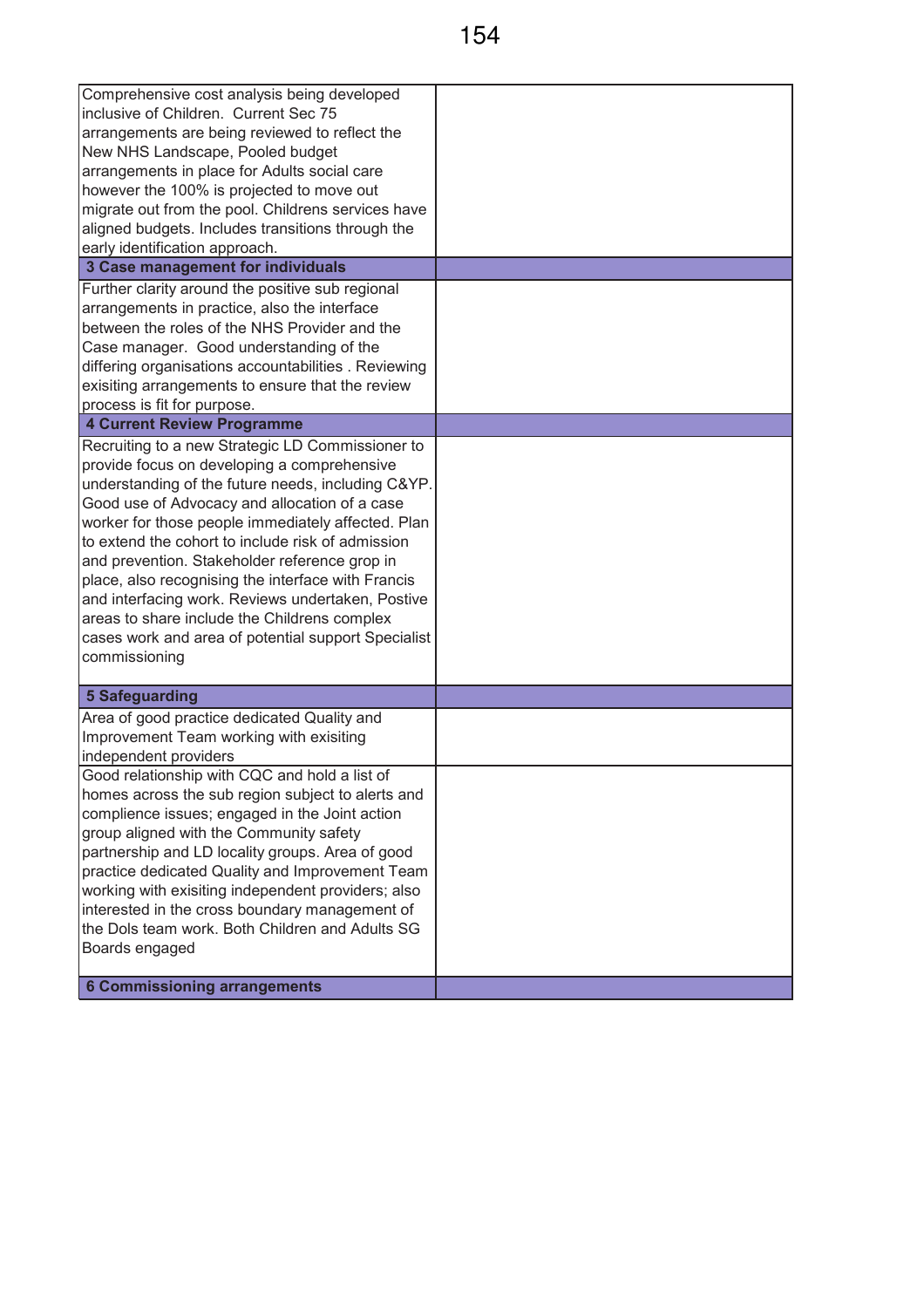| Further clarification on the pen pictures from the<br>provider to inform commissioning, embedding the<br>performance of the reviews into the local<br>performance dashboard. Further work underway to<br>establish the future commissioning intentions<br>inclusive of the LATs and CCG? Looking at the<br>development of a more robust housing offer, once<br>progressed positive to share. Inclusion of Children.<br>Challenges identified is access to appropriate<br>accomodation currently and funding where major<br>adaptations are required. | This may also be a development area                    |
|------------------------------------------------------------------------------------------------------------------------------------------------------------------------------------------------------------------------------------------------------------------------------------------------------------------------------------------------------------------------------------------------------------------------------------------------------------------------------------------------------------------------------------------------------|--------------------------------------------------------|
| 7 Developing local teams and services                                                                                                                                                                                                                                                                                                                                                                                                                                                                                                                |                                                        |
| Regular contract monitoring, identified potential<br>additional advocacy for young people not in care.<br>Further work identified to be undertaken to include<br>more detail upon appointment of the specialist<br>commisisoner                                                                                                                                                                                                                                                                                                                      | This may also be a development area                    |
| 8 Prevention and crisis response capacity                                                                                                                                                                                                                                                                                                                                                                                                                                                                                                            |                                                        |
| Good work in reflecting back to past cases and<br>circumstances and talking with families about<br>alternatives that would be meaningful, to help<br>shape future provision Idea to share with other<br>areas                                                                                                                                                                                                                                                                                                                                        | Further work on a Crisis response to be<br>undertaken. |
| 9 Understanding the population who                                                                                                                                                                                                                                                                                                                                                                                                                                                                                                                   |                                                        |
| need/receive services                                                                                                                                                                                                                                                                                                                                                                                                                                                                                                                                |                                                        |
|                                                                                                                                                                                                                                                                                                                                                                                                                                                                                                                                                      |                                                        |
| 10 Children and adults - transition planning                                                                                                                                                                                                                                                                                                                                                                                                                                                                                                         |                                                        |
| Positive collabrotive working across Children and                                                                                                                                                                                                                                                                                                                                                                                                                                                                                                    |                                                        |
| Adults informing the key objectives of the                                                                                                                                                                                                                                                                                                                                                                                                                                                                                                           |                                                        |
| programme across both departments and inform                                                                                                                                                                                                                                                                                                                                                                                                                                                                                                         |                                                        |
| future commisisoning.                                                                                                                                                                                                                                                                                                                                                                                                                                                                                                                                |                                                        |
| 11 Current and future market capacity                                                                                                                                                                                                                                                                                                                                                                                                                                                                                                                |                                                        |
| Personalised Housing and Support                                                                                                                                                                                                                                                                                                                                                                                                                                                                                                                     |                                                        |
| <b>Other</b>                                                                                                                                                                                                                                                                                                                                                                                                                                                                                                                                         |                                                        |
|                                                                                                                                                                                                                                                                                                                                                                                                                                                                                                                                                      |                                                        |
| Dimensions of the stocktake about                                                                                                                                                                                                                                                                                                                                                                                                                                                                                                                    |                                                        |
| which you have requested support                                                                                                                                                                                                                                                                                                                                                                                                                                                                                                                     |                                                        |
| 4.5 Is there clarity about ownership, maintenance<br>and monitoring of local registers following transition<br>to CCG, including identifying who should be the<br>first point of contact for each individual                                                                                                                                                                                                                                                                                                                                         | Information sharing and register management            |
|                                                                                                                                                                                                                                                                                                                                                                                                                                                                                                                                                      |                                                        |
|                                                                                                                                                                                                                                                                                                                                                                                                                                                                                                                                                      |                                                        |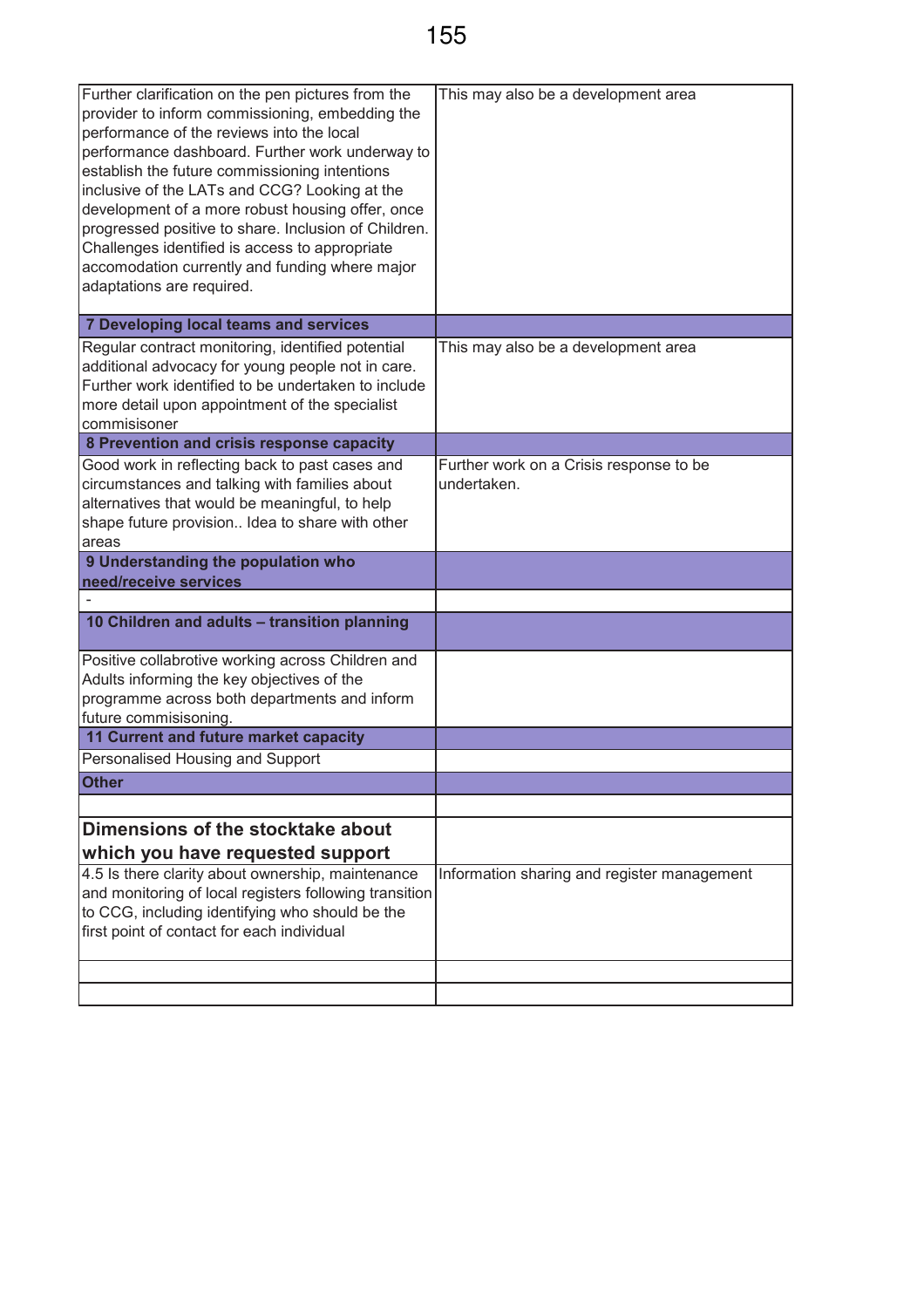|   | <b>Winterbourne View Local Stocktake:</b>                                                                                                         |                                                                                                                                                                                                                                                                           |                     | 27 Leicestershire                                                                                                                                                                                                                                                                                                                                                                                                                                                                                                                                                                                    |                                       |
|---|---------------------------------------------------------------------------------------------------------------------------------------------------|---------------------------------------------------------------------------------------------------------------------------------------------------------------------------------------------------------------------------------------------------------------------------|---------------------|------------------------------------------------------------------------------------------------------------------------------------------------------------------------------------------------------------------------------------------------------------------------------------------------------------------------------------------------------------------------------------------------------------------------------------------------------------------------------------------------------------------------------------------------------------------------------------------------------|---------------------------------------|
| Q | 1. Models of partnership                                                                                                                          | <b>Codes Used</b><br><b>Blank=NR</b>                                                                                                                                                                                                                                      | <b>Coded</b><br>las | <b>Locality Response From Stocktake Return</b>                                                                                                                                                                                                                                                                                                                                                                                                                                                                                                                                                       |                                       |
|   | 1.1 Are you establishing local arrangements for<br>joint delivery of this programme between the Local<br>Authority and the CCG(s).                | $0 - No$<br>arrangement<br>1 - Included in<br>exisitng<br>arrangement<br>local<br>2 - Included in<br>existing<br>arrangement<br>with other(s)<br>$3 - New$<br>arrangement                                                                                                 |                     | 3 A joint Learning Disabilities Programme Board with clear terms of reference, governance<br>structure and stakeholder reference group has been established. It includes representation<br>from Clinical Commissioning Groups (CCGs), Local Authority (LA), Local Area Team (LAT)<br>children's and adults' commissioners. This Programme Board will oversee the development<br>and delivery of the Winterbourne View action plan. The Board links back to the Health and<br>Wellbeing Board via an Integrated Commissioning Board (ICB) that includes District Council<br>representation.           |                                       |
| 2 | 1.2 Are other key partners working with you to<br>support this; if so, who. (Please comment on<br>housing, specialist commissioning & providers). | A positive<br>score below<br>assumes<br>answer is Yes -<br>include all<br>identified.<br>$0 - No$<br>$1 -$ Asc<br>2-Children<br><b>Services</b><br>3-Housing<br>4-Other<br><b>Council Depts</b><br>$5 - CCG(s)$<br>6 -Specialist<br>Commissioner<br>7- Other<br>providers | 5, 6, 7             | A stakeholder reference group has been established to support this work. This includes<br>families of children, young people and adults, commissioners and NHS providers. It is planned<br>to use this group as a longer term stakeholder/advisory group for the Winterbourne View<br>delivery plan. Additional members will be brought in as required. There will be a degree of<br>overlap with other LA's and CCGs in the Leicester, Leicestershire and Rutland area, and<br>particularly in relation to work with providers. Shared actions will be discussed within an<br>existing joint forum. | $\vec{c}$<br>$\overline{\mathcal{O}}$ |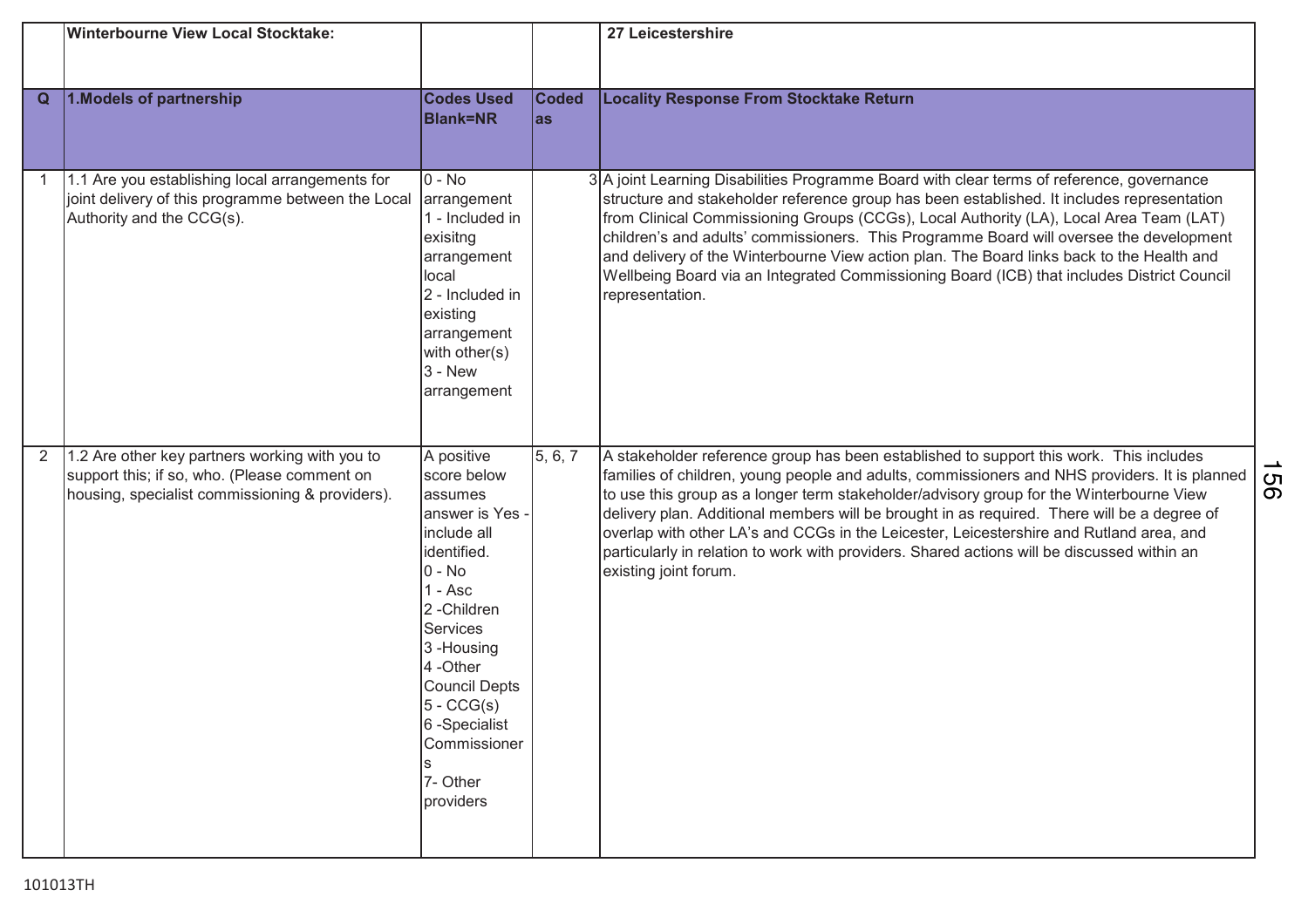| 1.3 Have you established a planning function that | will support the development of the kind of services 1 - Yes<br>needed for those people that have been reviewed<br>and for other people with complex needs.                                                              | $0 - No$<br>2 - Not clear<br>$3 - ln$<br>development                                 | 1 A dedicated joint post linked to the Learning Disabilities Programme Board has been<br>established to develop the local plans and services. All key stakeholders were involved in the<br>appointment of the post holder to ensure we chose a person that all stakeholders are confident<br>they can work with and can deliver. One of their first tasks will be to work with the current<br>individuals in inpatient settings, their families and stakeholders to establish what would have<br>helped them, if anything, to remain in their communities. This will be the start of a co-produced<br>vision for what we need to do in Leicestershire to reshape the offer to children, young people<br>and adults with complex needs. |    |
|---------------------------------------------------|--------------------------------------------------------------------------------------------------------------------------------------------------------------------------------------------------------------------------|--------------------------------------------------------------------------------------|----------------------------------------------------------------------------------------------------------------------------------------------------------------------------------------------------------------------------------------------------------------------------------------------------------------------------------------------------------------------------------------------------------------------------------------------------------------------------------------------------------------------------------------------------------------------------------------------------------------------------------------------------------------------------------------------------------------------------------------|----|
| 4<br>progress.                                    | 1.4 Is the Learning Disability Partnership Board (or  0 - No<br>alternate arrangement) monitoring and reporting on 1 - Yes                                                                                               | 2 - Yes (via<br>SAF)<br>3 - Not clear<br>4 - Other<br>arrangement<br>5 - In Progress | 5 Yes, the Learning Disabilities Partnership Board will receive regular updates and will be asked<br>to monitor our progress alongside the previously mentioned stakeholder advisory group.                                                                                                                                                                                                                                                                                                                                                                                                                                                                                                                                            | 57 |
| 5                                                 | 1.5 Is the Health and Wellbeing Board engaged<br>with local arrangements for delivery and receiving<br>reports on progress.                                                                                              | $0 - No$<br>$1 - Yes$<br>2 - Not clear<br>3 - In process                             | 1 The Health and Wellbeing Board is fully engaged. They received a report on support to people<br>with learning disabilities on 13 June 2013 (which included a Winterbourne View Concordat<br>progress report) and have requested further updates.                                                                                                                                                                                                                                                                                                                                                                                                                                                                                     |    |
| 6                                                 | 1.6 Does the partnership have arrangements in<br>place to resolve differences should they arise.                                                                                                                         | $0 - No$<br>$1 - Yes$<br>2 - Not clear<br>3 - In process/<br>discussion              | 1 For individual cases there are a number of opportunities to discuss and resolve differences at<br>different levels. Primarily for individual case issues the three main partner organisations meet<br>at the Learning Disability Discharge Planning Group and the Children's Complex Care Funding<br>Panel. For wider issues all key commissioners are represented at the Learning Disabilities<br>Programme Board and should differences arise that cannot be resolved in that forum they will<br>be escalated to the ICB.                                                                                                                                                                                                          |    |
| 101013TH                                          | 1.7 Are accountabilities to local, regional and<br>national bodies clear and understood across the<br>partnership - e.g. HWB Board, NHSE Local Area<br>Teams / CCG fora, clinical partnerships &<br>Safeguarding Boards. | $\overline{0}$ - No<br>$1 - Yes$<br>2 - Not clear<br>3 - In process<br>$4 - ln part$ | 1 Yes, the ICB has taken the responsibility for delivering the local plan through its Learning<br>Disabilities Programme Board. A specific Winterbourne View subgroup has been established<br>which includes representation from CCGs, LAT and the LA. The terms of reference for this<br>group will make clear the responsibility of each partner to ensure that the appropriate internal<br>and external reporting structures are in place.                                                                                                                                                                                                                                                                                          |    |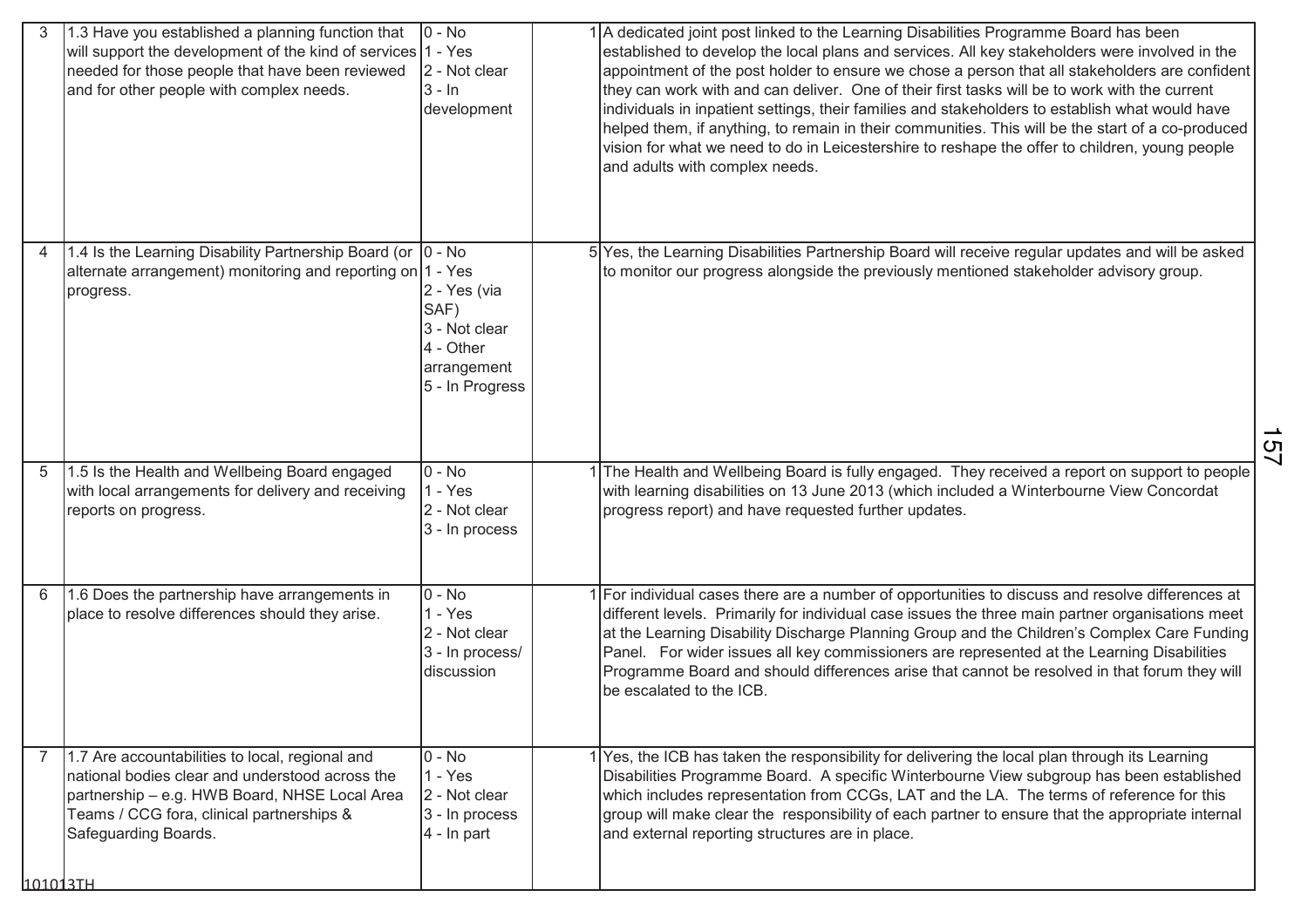|    | 1.8 Do you have any current issues regarding<br>Ordinary Residence and the potential financial<br>risks associated with this.                                                                              | $\overline{10}$ - No<br>1 - Yes<br>2 - Not clear                          | 0 There are no issues specifically related to the current or ex inpatients, but we are currently<br>working with a neighbouring authority (Leicester City Council) on issues related to ex campus<br>individuals who chose to live in the County. Historically where Ordinary Residence issues arise<br>we do ensure that we have taken this into account in our budget setting.                                                                                                                                                                                                                                                                                                                                                     |
|----|------------------------------------------------------------------------------------------------------------------------------------------------------------------------------------------------------------|---------------------------------------------------------------------------|--------------------------------------------------------------------------------------------------------------------------------------------------------------------------------------------------------------------------------------------------------------------------------------------------------------------------------------------------------------------------------------------------------------------------------------------------------------------------------------------------------------------------------------------------------------------------------------------------------------------------------------------------------------------------------------------------------------------------------------|
| 9  | 1.9 Has consideration been given to key areas<br>where you might be able to use further support to<br>develop and deliver your plan.                                                                       | $0 - No$<br>1 - Yes<br>2 - Not clear<br>3 - Other local<br>support        | 1 We have identified a couple of areas where we would welcome support but recognise for us it<br>is still quite early days and we may require additional support as we progress and would like<br>the opportunity to have a conversation later in the year when we expect to have a better idea<br>on support requirements. The two areas we have identified to date include the challenges of<br>information sharing, in particular between the CCG and NHS England, the application of the<br>National Framework for Continuing Health Care (CHC) in relation to the Behaviour, Cognition<br>and Psychological domains in the Decision Support Tool for people with learning disabilities<br>and Section 117 funding arrangements. |
|    | 2.<br><b>Understanding the money</b>                                                                                                                                                                       |                                                                           |                                                                                                                                                                                                                                                                                                                                                                                                                                                                                                                                                                                                                                                                                                                                      |
| 10 | 2.1 Are the costs of current services understood<br>across the partnership.                                                                                                                                | $0 - No$<br>$1 - Yes$<br>2 - Not clear<br>3 - In process<br>$4 - ln part$ | 3 Developing a comprehensive understanding of costs across the partnership is an objective of<br>the Learning Disabilities Programme Board. The target is for this to be first reported in August<br>2013.                                                                                                                                                                                                                                                                                                                                                                                                                                                                                                                           |
| 11 | 2.2 Is there clarity about source(s) of funds to meet 0 - No<br>current costs, including funding from specialist<br>commissioning bodies, continuing Health Care and 2 - Not clear<br>NHS and Social Care. | $1 - Yes$<br>3 - In process<br>4 - In part                                | 1 Yes, there is clarity about sources of funds to meet current costs including funding from CHC<br>and NHS. Children placed in registered hospitals under Child and Adolescent Mental Health<br>Service (CAMHS) Tier 4 provision and adults in specialist services are commissioned and<br>funded by NHS England                                                                                                                                                                                                                                                                                                                                                                                                                     |

158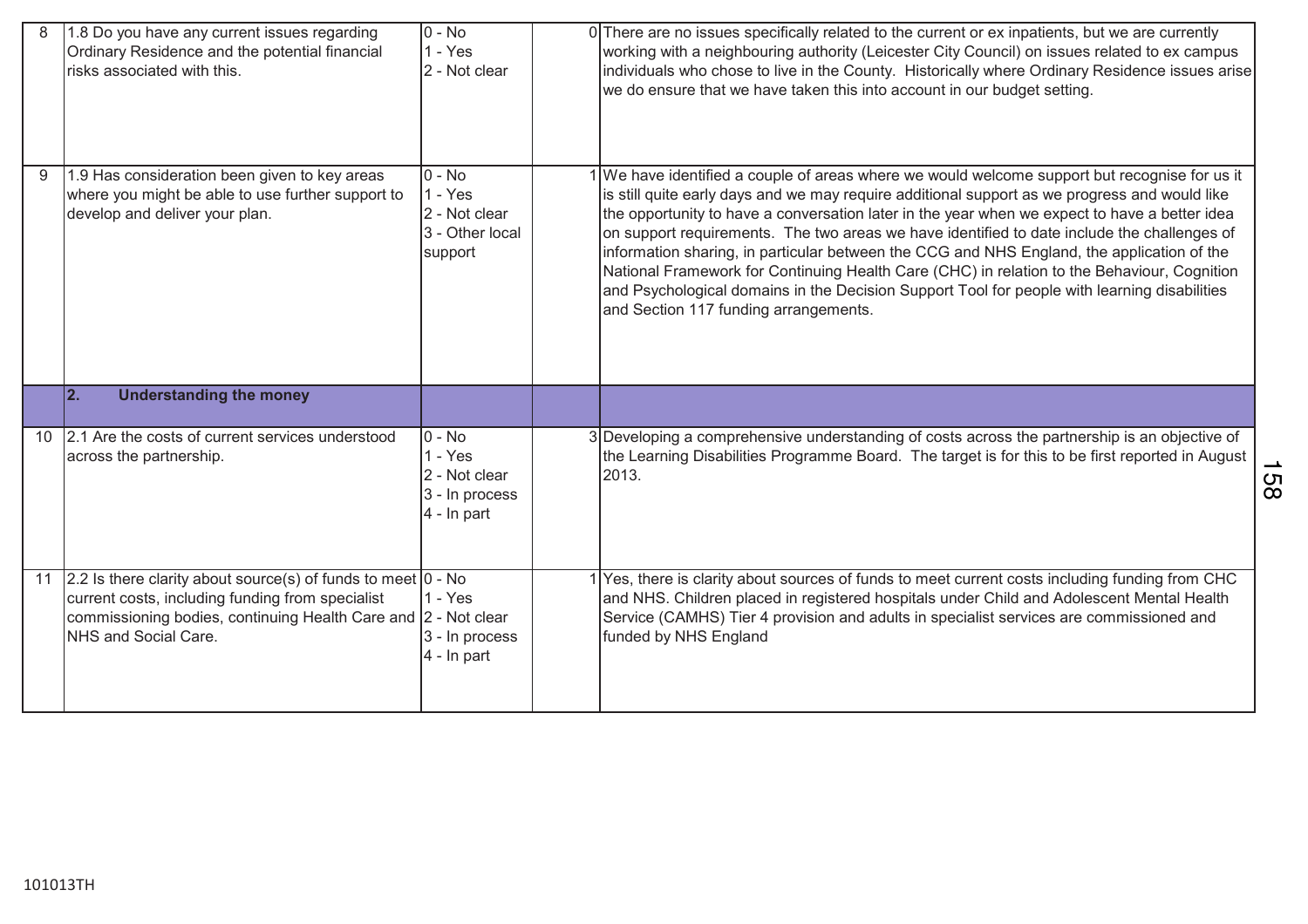|    | 2.3 Do you currently use S75 arrangements that<br>are sufficient & robust.           | $0 - No$<br>$1 - Yes$<br>2 - Not clear<br>3- Informal<br>arrangements<br>4 - Included in<br>overall<br>partnership<br>agreement<br>5 - other<br>medthods<br>6 - In progress | 1 We have a S75 agreement in place between the old Primary Care Trust and LA for existing<br>learning disability individual placements. Work is underway to update this in light of the new<br>NHS landscape and completion is expected by Autumn 2013.                                                                                                                                                                                                                                                                                                                                                                                                                                                             |    |
|----|--------------------------------------------------------------------------------------|-----------------------------------------------------------------------------------------------------------------------------------------------------------------------------|---------------------------------------------------------------------------------------------------------------------------------------------------------------------------------------------------------------------------------------------------------------------------------------------------------------------------------------------------------------------------------------------------------------------------------------------------------------------------------------------------------------------------------------------------------------------------------------------------------------------------------------------------------------------------------------------------------------------|----|
| 13 | 2.4 Is there a pooled budget and / or clear<br>arrangements to share financial risk. | $0 - No$<br>$1 - Yes$<br>2 - Not clear<br>3 - Alternative<br><b>Irisk share</b><br>agreement<br>4 - being put in<br>place                                                   | There is a pooled arrangement for adult service users which currently includes 100% CHC and<br>joint packages between Health and Adult Social Care. During 2013/14 the 100% CHC will<br>migrate out of the pool. Decision- making around whose care is funded via pooled<br>arrangements is robust and governed by a joint funding panel. In children's services whilst<br>there is not a pool there are aligned budgets in place across Health, Social Care and<br>Education to fund local enhanced holistic packages or external placements where appropriate,<br>to meet the needs of children with complex needs, including those in transition. All patients in<br>secure hospitals are funded by NHS England. | 89 |
| 14 | 2.5 Have you agreed individual contributions to any $ 0 \cdot$ No<br>pool.           | 1 - Yes<br>2 - Not clear<br>$3 - N/A$<br>4 - being put in<br>place                                                                                                          | For this year initial contributions have been agreed between adult social care and CCGs. This<br>will be reviewed on a bi-monthly basis to reflect changes to numbers and packages of service<br>users within the pool and mid-year reports will be used to adjust contributions.                                                                                                                                                                                                                                                                                                                                                                                                                                   |    |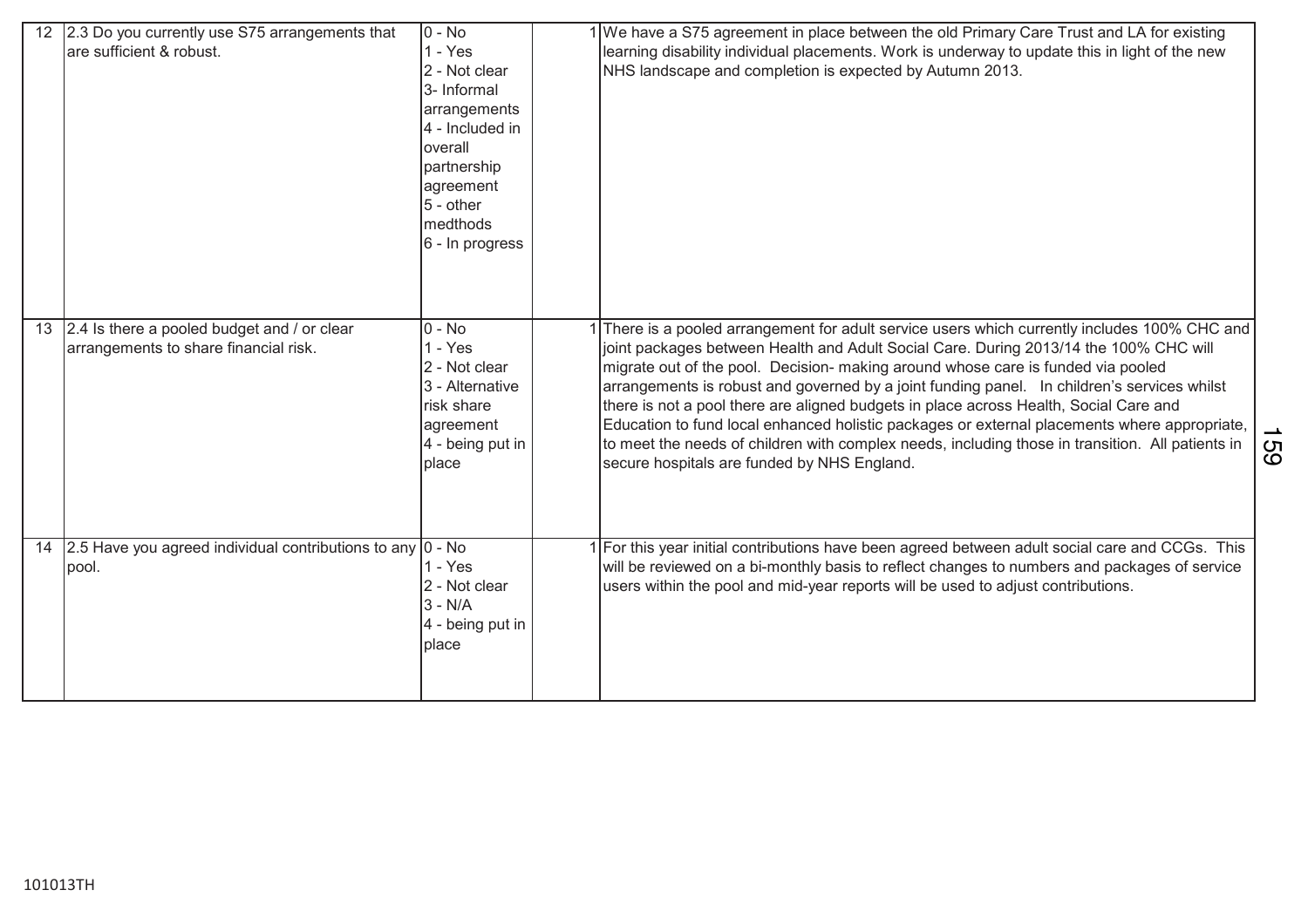| 15 | 2.6 Does it include potential costs of young people<br>in transition and of children's services.                                                                         | $0 - No$<br>$1 - Yes$<br>2 - Not clear<br>3 - Included in<br><b>ASC budget</b><br>build<br>4 - Under<br>review<br>$5 - N/A$ | 1 The pool does include potential costs for transitions as we have an early identification scheme<br>for these young people, but not other children's services. Revisiting the pooled budget and how<br>it operates is part of the action plan for the forthcoming year. Historically growth within the pool<br>has been based on actual cost of the young people when they enter adult services.                                                                                                                                                                                                                                                                                                                                                                                                                                                         |                |
|----|--------------------------------------------------------------------------------------------------------------------------------------------------------------------------|-----------------------------------------------------------------------------------------------------------------------------|-----------------------------------------------------------------------------------------------------------------------------------------------------------------------------------------------------------------------------------------------------------------------------------------------------------------------------------------------------------------------------------------------------------------------------------------------------------------------------------------------------------------------------------------------------------------------------------------------------------------------------------------------------------------------------------------------------------------------------------------------------------------------------------------------------------------------------------------------------------|----------------|
| 16 | 2.7 Between the partners is there an emerging<br>financial strategy in the medium term that is built<br>on current cost, future investment and potential for<br>savings. | $0 - No$<br>$1 - Yes$<br>2 - Not clear<br>3 - in process/<br>development                                                    | 0 Not at present, however, this is an objective of the Learning Disabilities Programme Board<br>following on from the comprehensive reporting of Learning Disabilities expenditure in<br>Leicestershire.                                                                                                                                                                                                                                                                                                                                                                                                                                                                                                                                                                                                                                                  |                |
|    | 3.<br><b>Case management for individuals</b>                                                                                                                             |                                                                                                                             |                                                                                                                                                                                                                                                                                                                                                                                                                                                                                                                                                                                                                                                                                                                                                                                                                                                           |                |
| 17 | 3.1 Do you have a joint, integrated community<br>team.                                                                                                                   | $0 - No$<br>$1 - Yes$<br>2 - Not clear<br>3 Co-located<br>$4 - other$<br>arrangements                                       | 3 We have co-located community teams in adult services. Children's social care, education and<br>health hold joint funding meetings monthly.                                                                                                                                                                                                                                                                                                                                                                                                                                                                                                                                                                                                                                                                                                              | $\overline{O}$ |
| 18 | 3.2 Is there clarity about the role and function of<br>the local community team.                                                                                         | $0 - No$<br>$1 - Yes$<br>2 - Not clear<br>3 - Under<br>review                                                               | 2 There is a monthly Leicester, Leicestershire and Rutland multi-agency meeting, attendees<br>include Specialised Commissioning and local clinicians from LA and NHS commissioners<br>present. Here all adults with Learning Disabilities who are inpatients are discussed if they: Are<br>in secure hospital requiring a move to a different level of security; Require admission to secure<br>hospital settings; Are ready for discharge and a local discharge plan is to be agreed. The<br>process is slightly different in children's services. A dedicated multi-agency commissioning<br>group meets monthly to discuss and coordinate local resource and funding to meet the needs<br>of Leicestershire children with complex needs. This process is informed by clinicians and<br>professionals working with the individual children and families. |                |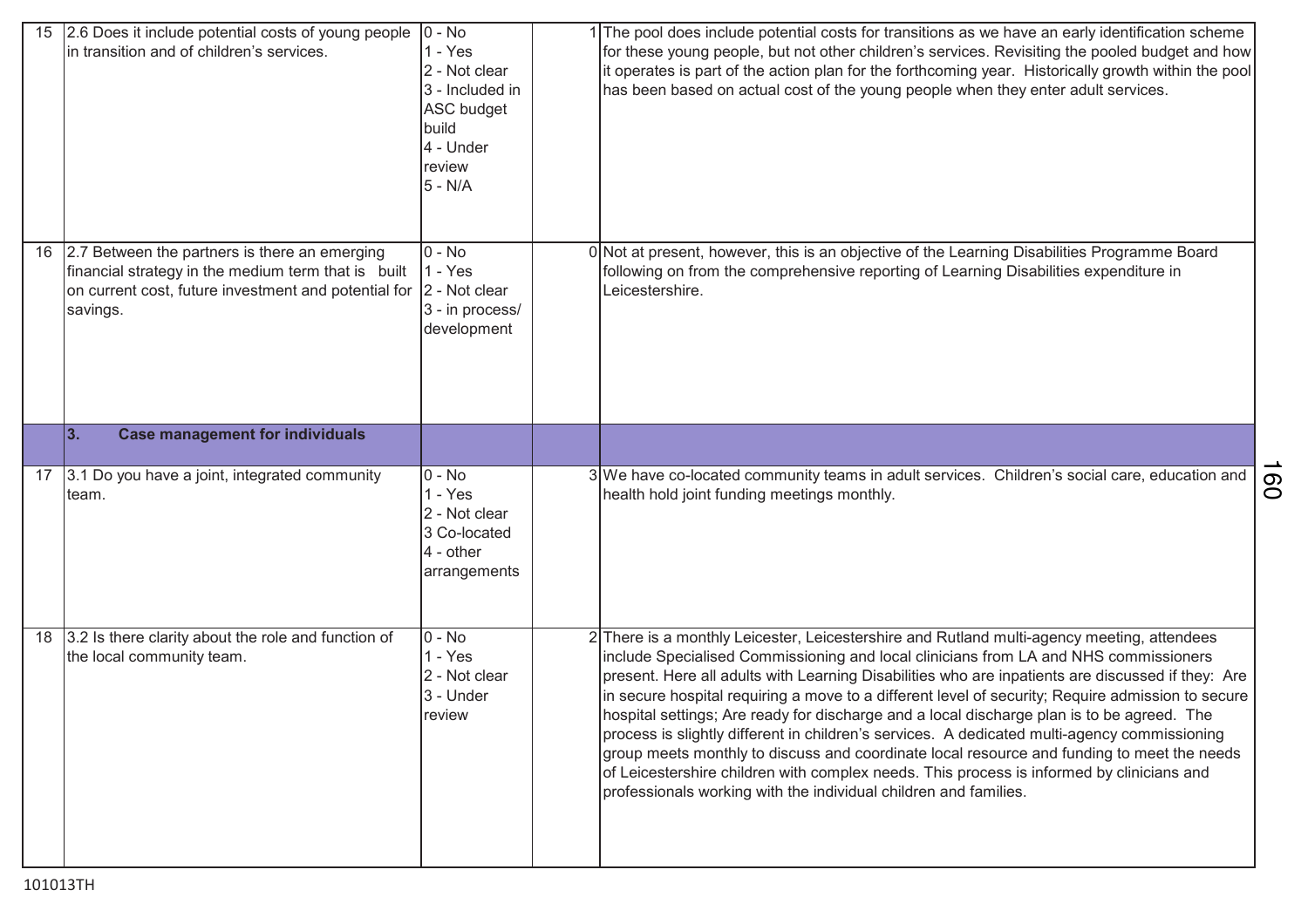| 3.3 Does it have capacity to deliver the review and<br>19<br>re-provision programme.                                                    | $ 0 - No $<br>$1 - Yes$<br>2 - Not clear<br>3 - Under<br>review | 3 As part of co-ordinating the review process we have recognised the need to revisit our local<br>arrangements and pathways to ensure they are configured to provide the best service to<br>individuals. This will identify where there may be a need for revised arrangements.                                                                                                                                                                                                                                                                                                                                                                                                                                                                                                                                                                                                                                                                                                                                                                                                                                                                                                                                                                                                                                                                                                                                                 |
|-----------------------------------------------------------------------------------------------------------------------------------------|-----------------------------------------------------------------|---------------------------------------------------------------------------------------------------------------------------------------------------------------------------------------------------------------------------------------------------------------------------------------------------------------------------------------------------------------------------------------------------------------------------------------------------------------------------------------------------------------------------------------------------------------------------------------------------------------------------------------------------------------------------------------------------------------------------------------------------------------------------------------------------------------------------------------------------------------------------------------------------------------------------------------------------------------------------------------------------------------------------------------------------------------------------------------------------------------------------------------------------------------------------------------------------------------------------------------------------------------------------------------------------------------------------------------------------------------------------------------------------------------------------------|
| 3.4 Is there clarity about overall professional<br>20<br>leadership of the review programme.                                            | $0 - No$<br>$1 - Yes$<br>2 - Not clear<br>3 - Under<br>review   | 2 Collaborative management arrangements are supported by clinical leads for Learning<br>Disabilities in CCGs and a quality lead. NHS England's Specialised Commissioning Team<br>applies the national Access Assessment Commissioning Guidance (May 2012) procedure for<br>determining the level of security a patient requires and the admission process into and through<br>secure care.                                                                                                                                                                                                                                                                                                                                                                                                                                                                                                                                                                                                                                                                                                                                                                                                                                                                                                                                                                                                                                      |
| 3.5 Are the interests of people who are being<br>21<br>reviewed, and of family carers, supported by<br>named workers and / or advocates | $0 - No$<br>$1 - Yes$<br>2 - Not clear                          | 3 Within the Leicestershire Partnership NHS Trust (Agnes Unit) the Care Programme Approach<br>is utilised for reviews. Family carers, named workers and advocates are included where<br>appropriate. All reviews of Learning Disability inpatients have now been undertaken within the<br>required timescale. To assess the quality of the reviews, commissioners have undertaken an<br>audit of case notes against the Winterbourne View 'Getting it Right - Checklist for<br>Commissioners'. Approximately 70% of the case notes identified that the reviews had been<br>undertaken in the interests of patient/relatives and supported by named workers and<br>$\overline{6}$<br>advocates. Where this was not the case commissioners are working with providers to address<br>the gaps. NHS England case managers review and ensure patients are safe, that there is an<br>appropriate and timely treatment plan with a discharge strategy developed. It is the<br>responsibility of the provider to involve the patient or their representative, families, external<br>professionals and advocates. Case managers encourage this and delivery is monitored<br>through the contract process. In children's social care services, those part/fully funded by<br>social care are likely to be deemed children in care of the LA and as such would have<br>independently chaired reviews under Care Planning regulations 2011. |
| <b>Current Review Programme</b><br>Ι4.                                                                                                  |                                                                 |                                                                                                                                                                                                                                                                                                                                                                                                                                                                                                                                                                                                                                                                                                                                                                                                                                                                                                                                                                                                                                                                                                                                                                                                                                                                                                                                                                                                                                 |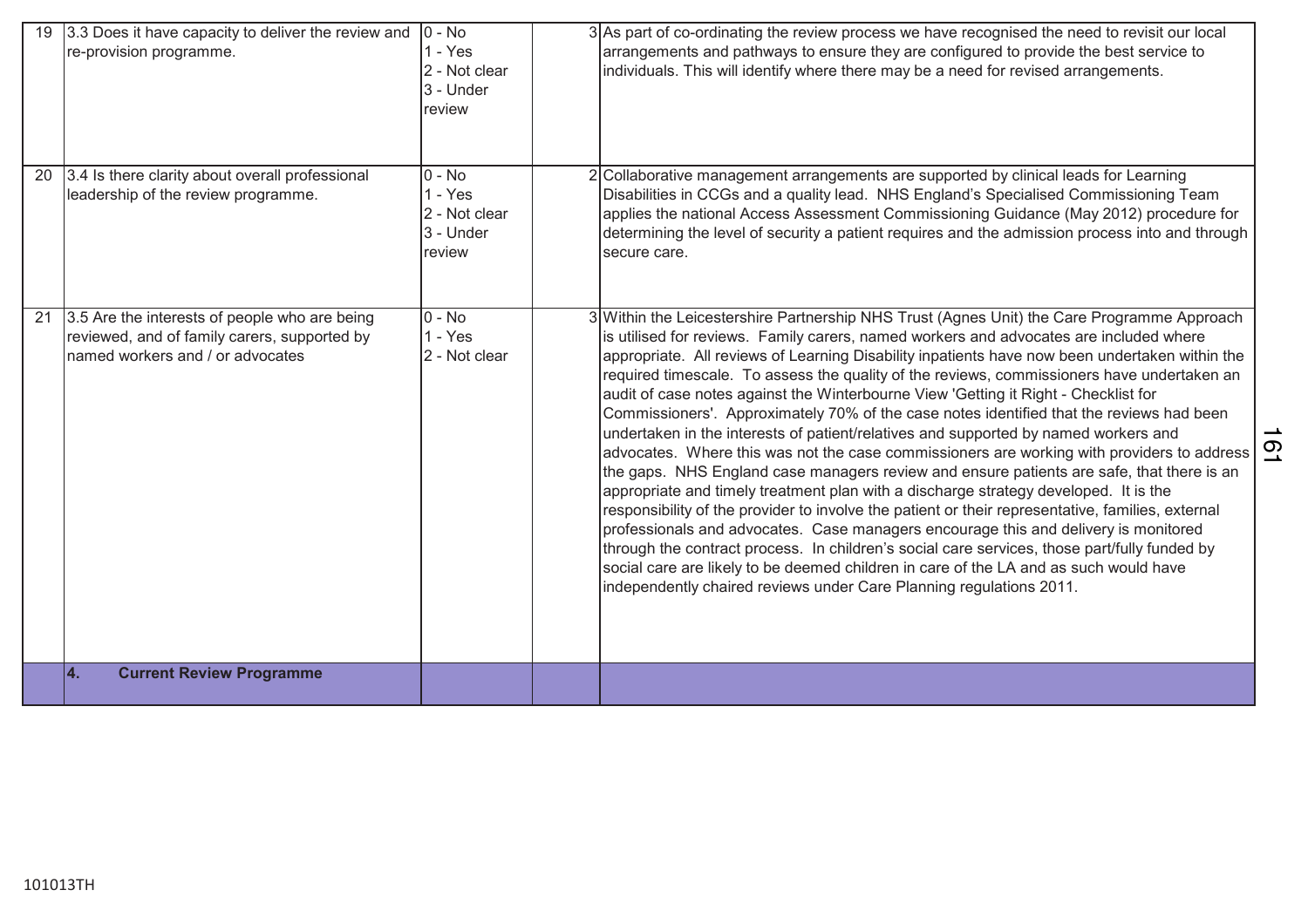| 22 | 4.1 Is there agreement about the numbers of<br>people who will be affected by the programme and<br>are arrangements being put in place to support<br>them and their families through the process. | $0 - No$<br>$1 - Yes$<br>2 - Not clear<br>$3 - in part$                                                                                                              | There is agreement about who is affected by the programme, ie the current inpatient<br>population however, consideration is being given to extending the cohort through identification<br>of individuals who are at risk of admission to ensure that we can plan more effectively for their<br>needs to be met. Each individual affected by the programme has a case manager and access<br>to an advocate. The case managers attend all the reviews to ensure the person's outcomes<br>are being met. Once in post the new Learning Disabilities lead strategic commissioner will be<br>working with the case managers to gain a better understanding of future needs. |
|----|---------------------------------------------------------------------------------------------------------------------------------------------------------------------------------------------------|----------------------------------------------------------------------------------------------------------------------------------------------------------------------|------------------------------------------------------------------------------------------------------------------------------------------------------------------------------------------------------------------------------------------------------------------------------------------------------------------------------------------------------------------------------------------------------------------------------------------------------------------------------------------------------------------------------------------------------------------------------------------------------------------------------------------------------------------------|
| 23 | 4.2 Are arrangements for review of people funded<br>through specialist commissioning clear.                                                                                                       | $0 - No$<br>$1 - Yes$<br>2 - Not clear<br>3 - Futher<br>discussion / in<br>process<br>4 Not<br>applicable<br>(i.e. none)<br>funded by<br>specialist<br>commissioning | 2 From a children's complex care perspective, there is an identified Children's Complex Care<br>Manager who has ensured full transfer of financial responsibility to the appropriate CCGs. The<br>Complex Care Manager retains the responsibility for the maintenance of cases and records.<br>For young people in specialist commissioned placements, reviews are carried out by the<br>provider. At present we do not have any young people currently placed. NHS England case<br>managers review all patients as per the NHS England Case Manager Guidance 2013.                                                                                                    |
| 24 | 4.3 Are the necessary joint arrangements<br>(including people with learning disability, carers,<br>advocacy organisations, Local Healthwatch)<br>agreed and in place.                             | $0 - No$<br>$1 - Yes$<br>2 - Not clear<br>3 - Futher<br>discussion / in<br>process                                                                                   | 3 As already referred to we are in the process of establishing our overall programme<br>arrangements and have an agreed stakeholder reference group. At this stage we have not<br>involved people with learning disabilities directly as we wish to do further work with all<br>stakeholders once our strategic commissioner is in place to ensure that any involvement is<br>truly meaningful and engages the cohort affected by the programme. We have met recently<br>with local Healthwatch and they are considering their role. It is likely that they will include<br>Winterbourne View in an existing task and finish group on the Francis report.              |
| 25 | 4.4 Is there confidence that comprehensive local<br>registers of people with behaviour that challenges<br>have been developed and are being used.                                                 | $0 - No$<br>$1 - Yes$<br>2 - Not clear<br>3 - Registers<br>but not as<br>specified                                                                                   | 3 The inpatient register has been developed; work is underway to expand the dataset to ensure<br>that there is adequate information to inform the development of future services.                                                                                                                                                                                                                                                                                                                                                                                                                                                                                      |

162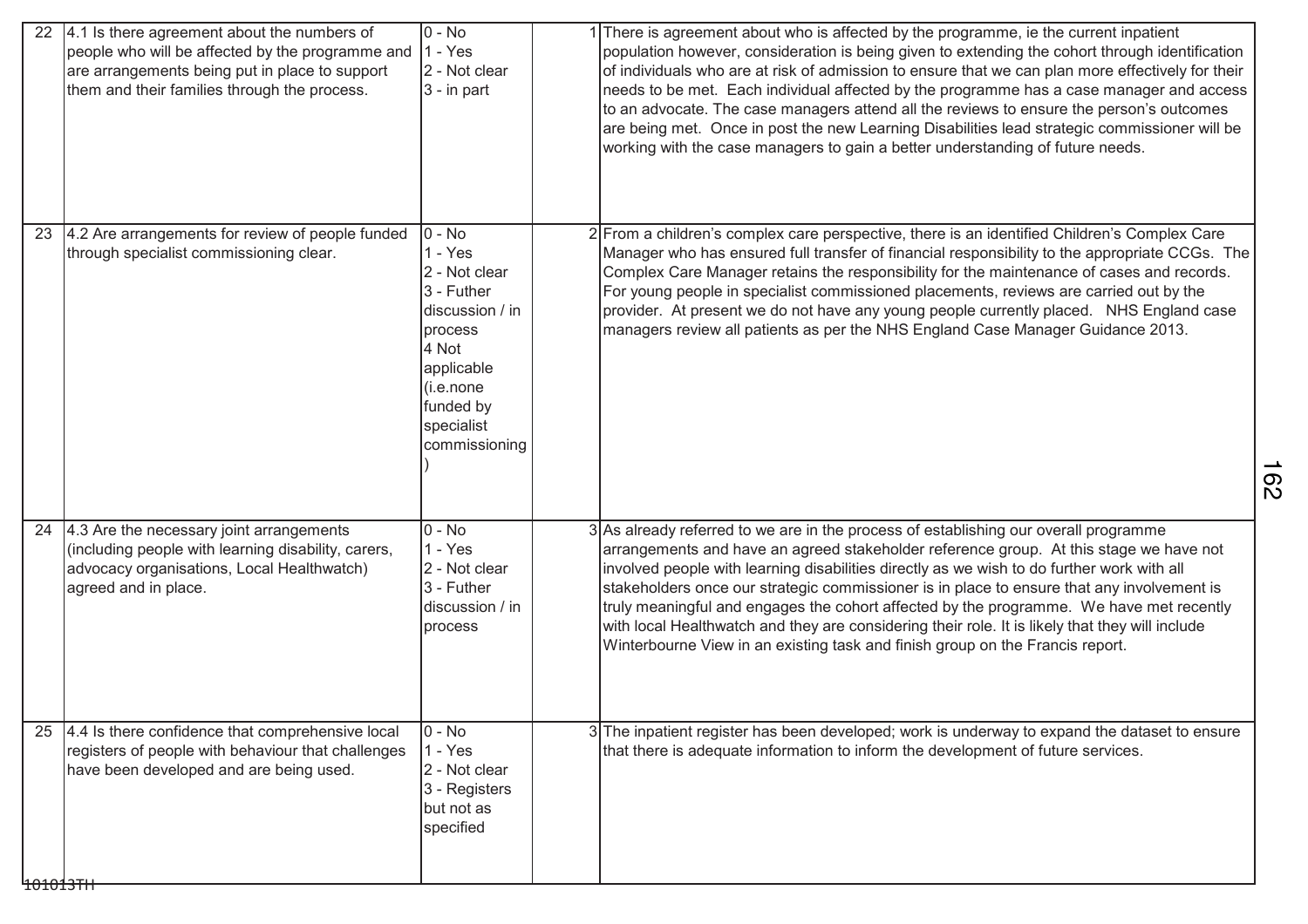| 26 | 4.5 Is there clarity about ownership, maintenance<br>and monitoring of local registers following transition 1 - Yes<br>to CCG, including identifying who should be the<br>first point of contact for each individual | $0 - No$<br>2 - Not clear<br>3 - In process<br>(e.g. registers<br>in place but<br>need to<br>confirm point<br>of contact) | 1 The CCG retains the register and provides case management for their funded patients. NHS<br>England has a database for all Learning Disabilities children and adult patients that are in<br>secure hospital or CAMHS services placements funded by NHS England. The first point of<br>contact is the NHS England case manager for specialist commissioned cases. The Learning<br>Disabilities Discharge Planning Group, with membership from CCG, LA and Specialised<br>Commissioning manages the register of LD patients across Leicester, Leicestershire and<br>Rutland. This is the current arrangement for managing the register but further guidance would<br>be welcomed.                                                         |     |
|----|----------------------------------------------------------------------------------------------------------------------------------------------------------------------------------------------------------------------|---------------------------------------------------------------------------------------------------------------------------|-------------------------------------------------------------------------------------------------------------------------------------------------------------------------------------------------------------------------------------------------------------------------------------------------------------------------------------------------------------------------------------------------------------------------------------------------------------------------------------------------------------------------------------------------------------------------------------------------------------------------------------------------------------------------------------------------------------------------------------------|-----|
| 27 | 4.6 Is advocacy routinely available to people (and<br>family) to support assessment, care planning and<br>review processes                                                                                           | $0 - No$<br>$1 - Yes$<br>2 - Not clear<br>3 - in process<br>development                                                   | 2 Advocacy is available to people detained under the Mental Health Act and usage will be<br>monitored as part of the contractual arrangements and via the quality audit referred to in 3.5.                                                                                                                                                                                                                                                                                                                                                                                                                                                                                                                                               |     |
| 28 | 4.7 How do you know about the quality of the<br>reviews and how good practice in this area is being<br>developed.                                                                                                    | 0 - No process<br>1 - Process in<br>place<br>2 - Not clear<br>3 - Work in<br>progress                                     | 3 For local providers the quality of reviews are assured via the Care Programme Approach<br>process, quality indicators in contracts and quality visits to the Assessment and Treatment Unit<br>by commissioners. With regards to CHC funded cases further assurance is being sought to<br>ensure the quality of the review. As already identified plans are in place to carry out a quality<br>audit on reviews to offer additional assurance to the Programme Board. This audit will be<br>completed by 5 July 2013.                                                                                                                                                                                                                    | 163 |
| 29 | 4.8 Do completed reviews give a good<br>understanding of behaviour support being offered<br>in individual situations.                                                                                                | $0 - No$<br>$1 - Yes$<br>2 - Not clear<br>$3 - in part /$<br>some<br>instances                                            | 3 The reviews address support needs, but in order to enhance the understanding of behaviour<br>support required in individual situations, pen portraits relating individual patients are being<br>produced by providers. This will be included in the quality assurance process that the CCG is<br>undertaking. For NHS England, Case Managers and the Supplier Managers monitor people<br>and ensure they are at the centre of the care approach through the contract process and case<br>reviews. Evidence is collated to demonstrate providers are implementing 'My Shared Pathway';<br>with evidence of use of easy read documentation and/or total communication systems. The<br>'My Shared Pathway' has been a CQINN since 2012/13. |     |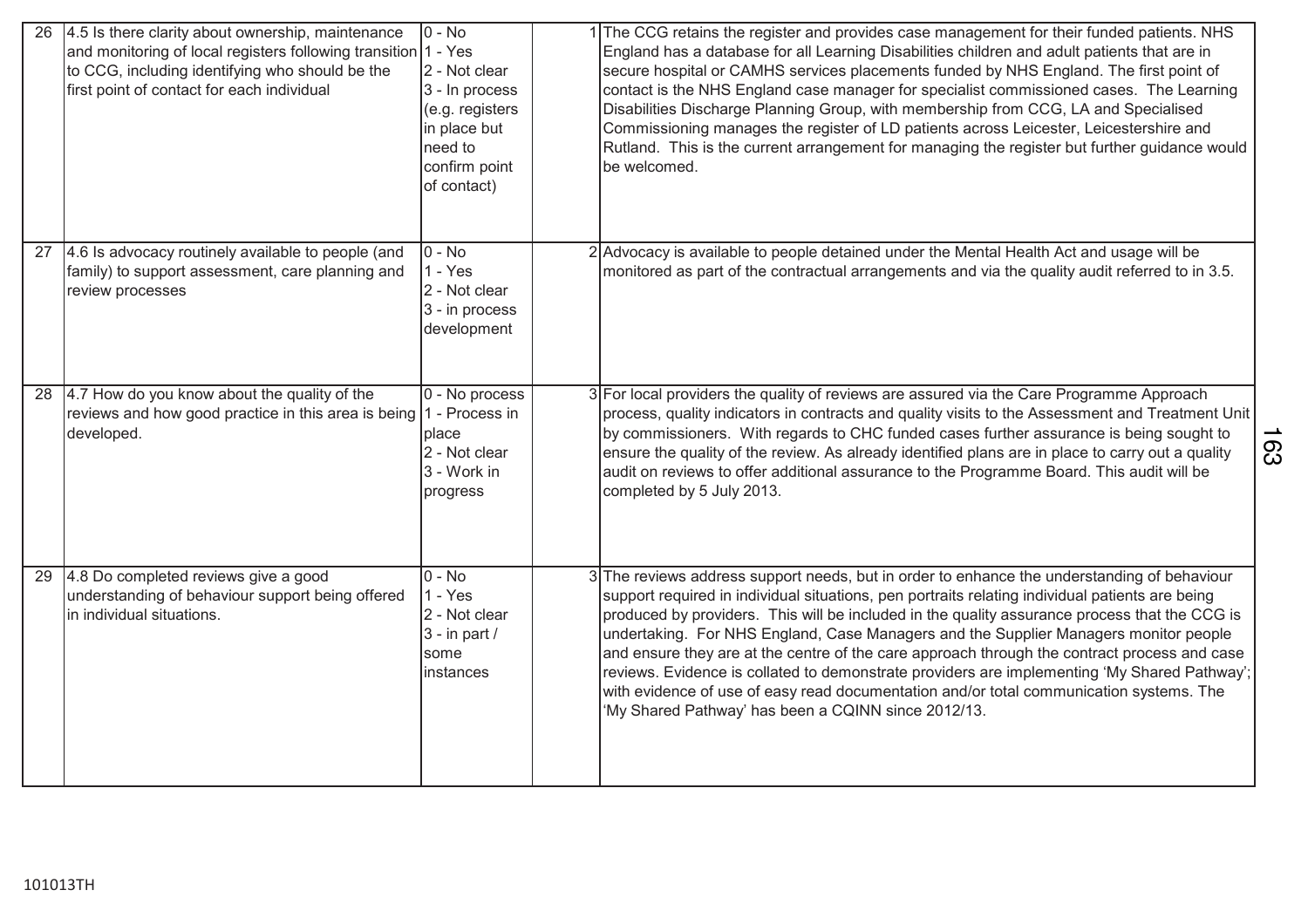| 30 | 4.9 Have all the required reviews been completed.<br>Are you satisfied that there are clear plans for any<br>outstanding reviews to be completed                              | $0 - No$<br>$1 - Yes$<br>2 - Not clear<br>3 - Most<br>completed,<br>timescales for<br>completion<br>4 - Some<br>completed,<br>timescales for<br>completion | 3 All reviews for children placed out of area or receiving a local enhanced package through<br>complex care have been completed or have a clear set date to be completed. All adult<br>Learning Disabilities/Autism Spectrum Disorder reviews have been completed and there is a<br>timeline identified for each patient for moving on/discharge                                                                                                                                                                                                                                                                                                                                                                                                                                                                                                                 |           |
|----|-------------------------------------------------------------------------------------------------------------------------------------------------------------------------------|------------------------------------------------------------------------------------------------------------------------------------------------------------|------------------------------------------------------------------------------------------------------------------------------------------------------------------------------------------------------------------------------------------------------------------------------------------------------------------------------------------------------------------------------------------------------------------------------------------------------------------------------------------------------------------------------------------------------------------------------------------------------------------------------------------------------------------------------------------------------------------------------------------------------------------------------------------------------------------------------------------------------------------|-----------|
|    | 5.<br><b>Safeguarding</b>                                                                                                                                                     |                                                                                                                                                            |                                                                                                                                                                                                                                                                                                                                                                                                                                                                                                                                                                                                                                                                                                                                                                                                                                                                  |           |
| 31 | 5.1 Where people are placed out of your area, are<br>you engaged with local safeguarding arrangements 1 - Yes<br>- e.g. in line with the ADASS protocol.                      | $0 - No$<br>2 - Not clear<br>3 - Under<br>review                                                                                                           | 1 Yes, CCGs monitor through contract arrangements. NHS England through contract and<br>serious and untoward incidents monitoring are linked into local safeguarding issues related to<br>our responsible patients.                                                                                                                                                                                                                                                                                                                                                                                                                                                                                                                                                                                                                                               |           |
| 32 | 5.2 How are you working with care providers<br>(including housing) to ensure sharing of information arrangement<br>& develop risk assessments.                                | $0 - No$<br>1 - Provider<br>forum (or<br>similar)<br>2 - Not clear<br>$3 - being$<br>developed<br>4 - Done on<br>case by case<br>basis                     | 4 The Council has a dedicated Quality and Improvement Team who work with independent<br>providers to improve quality and risk assessments both on improving assessments and<br>developing best practice. The CCG regularly undertake quality assessment visits of its<br>Learning Disabilities inpatient providers. Risk assessments and safeguarding are key aspects<br>of the assessment visit schedule. The assessments are led by a team of professionals who<br>cover a range of areas including safeguarding, risk assessments, deprivation of liberty<br>safeguards (DoLS), nursing care and promoting best practice. These issues would also be<br>considered as part of any safeguarding adult investigation. We also have a dedicated team<br>who work with housing providers to ensure individual support plans and risk assessments are<br>in place. | <b>04</b> |
|    | 5.3 Have you been fully briefed on whether<br>inspection of units in your locality have takenplace,<br>and if so are issues that may have been identified<br>being worked on. | $0 - No$<br>$1 - Yes$<br>2 - Not clear<br>$3 - N/A$                                                                                                        | 1 One of the units in our locality has been compliance monitored by both health and social care<br>compliance teams; the second unit is due to be visited shortly. Information is exchanged and<br>action plans agreed and monitored where improvements are required. All safeguarding<br>referrals are managed by the LA in partnership with other relevant organisations.                                                                                                                                                                                                                                                                                                                                                                                                                                                                                      |           |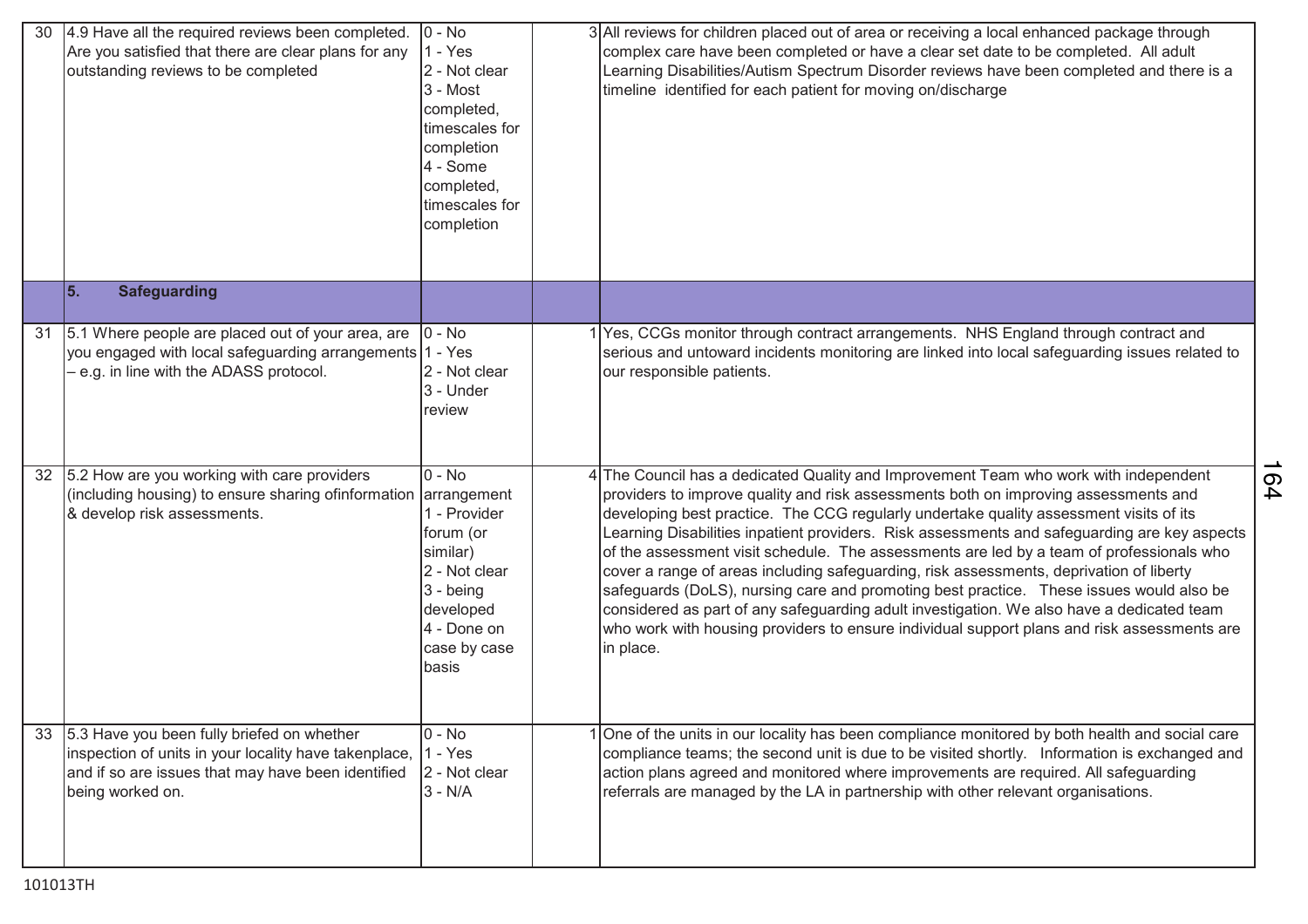| 34 | 5.4 Are you satisfied that your Children and Adults<br>Safeguarding Boards are in touch withyour<br>Winterbourne View review and development<br>programme.                                                                                              | $0 - No$<br>$1 - Yes$<br>2 - Not clear<br>3 - In process /<br>being<br>developed                                  | 1 The Safeguarding Adults Board and Local Children's Safeguarding Board are fully engaged<br>and receive regular reports. They have sought initial assurances from all agencies that the<br>recommendations were being taken forward. A post has been created in Health to co-ordinate<br>responses and actions needed. The Boards produce a newsletter on safeguarding. The first<br>addition featured an article on Winterbourne View to remind all staff of their responsibility<br>around safeguarding.                                                                                                                                                                                                                                                                                                                                                                                                                                                                                                                                                                                                                                                                                                                                                                                                                                                                                                                                                                                                                                                    |           |
|----|---------------------------------------------------------------------------------------------------------------------------------------------------------------------------------------------------------------------------------------------------------|-------------------------------------------------------------------------------------------------------------------|----------------------------------------------------------------------------------------------------------------------------------------------------------------------------------------------------------------------------------------------------------------------------------------------------------------------------------------------------------------------------------------------------------------------------------------------------------------------------------------------------------------------------------------------------------------------------------------------------------------------------------------------------------------------------------------------------------------------------------------------------------------------------------------------------------------------------------------------------------------------------------------------------------------------------------------------------------------------------------------------------------------------------------------------------------------------------------------------------------------------------------------------------------------------------------------------------------------------------------------------------------------------------------------------------------------------------------------------------------------------------------------------------------------------------------------------------------------------------------------------------------------------------------------------------------------|-----------|
| 35 | 5.5 Have they agreed a clear role to ensure that all<br>current placements take account ofexisting<br>concerns/alerts, the requirements of DoLS and the  2 - Not clear<br>monitoring of restraint.                                                      | $0 - No$<br>$1 - Yes$<br>3 - In progress/<br>Being<br>developed                                                   | 1 The LA hosts the DoLS service and has a high rate of referrals and assessments commended<br>in a recent evaluation by the Department of Health. We also have robust relationships with<br>providers and offer an advice and support line in our residential safeguarding team that is<br>reassuringly active. Since 1 April 2013, all supervisory responsibilities for authorising DoLS<br>has been transferred to LAs. The CCGs hosted Safeguarding Team are represented on the<br>Leicestershire Information Network and are able to request monitoring reports in relation to<br>requests for DoLS authorisation from the DoLS Team. With regards to the monitoring of<br>restraint at the Agnes Unit the Electronic Incident Reporting System is applied. Where<br>restraint is applied the incident is recorded on the patients nursing notes with regards to<br>technique that was applied and associated level of intervention. This information is also added<br>to the Electronic Incident report form and escalated to the appropriate manager within the<br>service including, Modern Matrons, the Hospital Manager, Consultant Psychiatrist, Lead Nurse<br>for Learning Disabilities and Service Development Manager. Periodically, reports are run to<br>identify trends and or hotspots at a local level. The use of restraint and risk assessments in<br>relation to use of restraint and training for care staff is monitored by compliance officers. LA<br>contracts for residential care include specific clauses on the use of restraint. | <b>SS</b> |
| 36 | 5.6 Are there agreed multi-agency programmes<br>that support staff in all settings to shareinformation<br>and good practice regarding people with learning<br>disability andbehaviour that challenges who are<br>currently placed in hospital settings. | $0 - No$<br>1 - Yes (Local)<br>2 - Not clear<br>3 - In progress/<br>Being<br>developed<br>4 Yes, regional<br>only | 0 The Learning Disabilities Programme Board will be asked to consider the development of a<br>robust system for sharing information and supporting staff in hospital. Any example ideas or<br>good practice examples from other areas would be welcomed.                                                                                                                                                                                                                                                                                                                                                                                                                                                                                                                                                                                                                                                                                                                                                                                                                                                                                                                                                                                                                                                                                                                                                                                                                                                                                                       |           |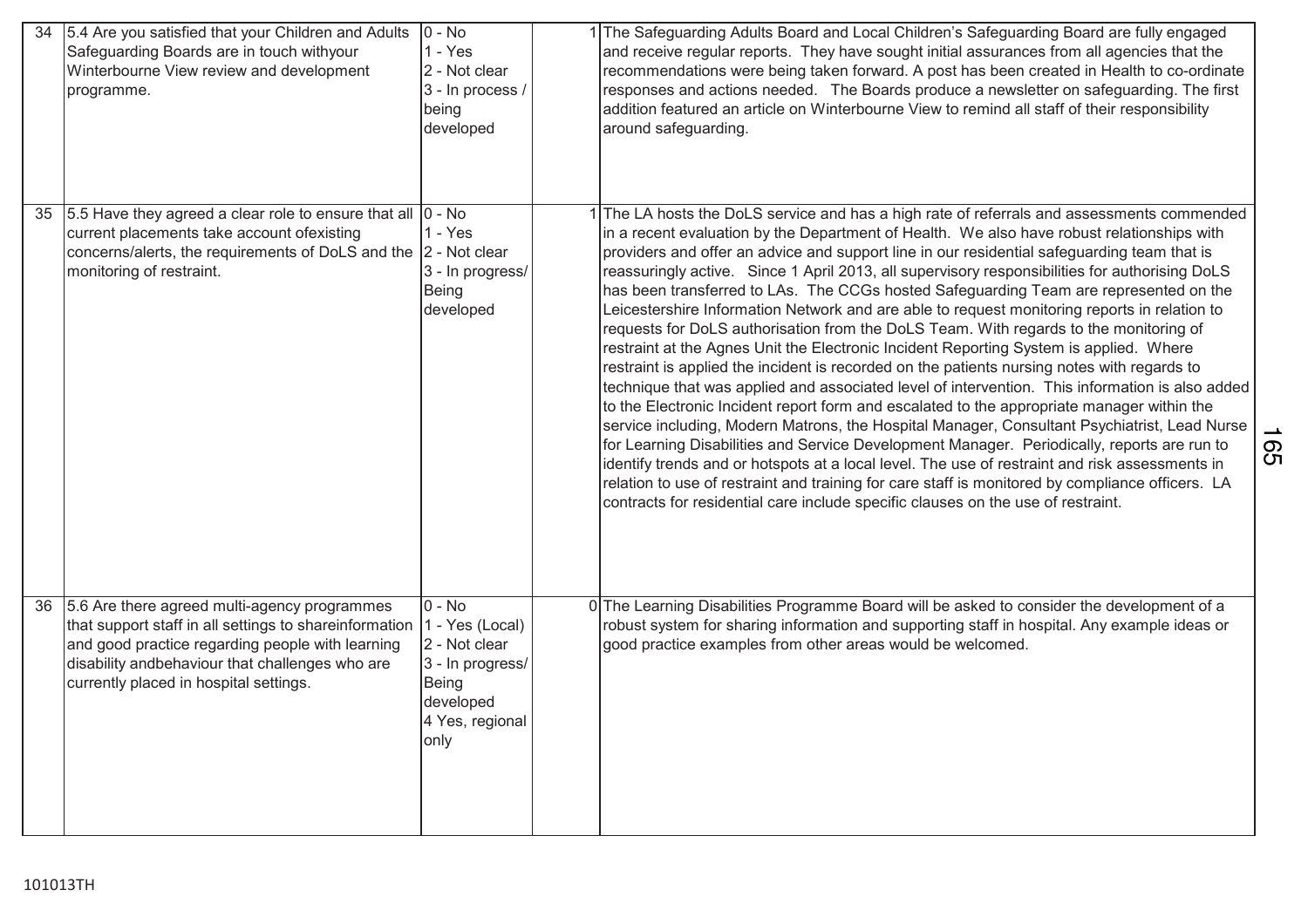| 37 | 5.7 Is your Community Safety Partnership<br>considering any of the issues that might impacton<br>people with learning disability living in less<br>restrictive environments.    | $0 - No$<br>$1 - Yes$<br>2 - Not clear<br>3 - Considered<br>/ not required<br>4 - IN progress | 1 We have active Joint Action Groups (which are part of the community safety partnership<br>arrangements) in all localities that are well attended. These groups focus on looking at the<br>needs of vulnerable people living in the locality. Alongside this we have learning disability<br>locality groups (subgroups of the Learning Disability Partnership Board) that provide peer<br>support and have attendance from local agency staff. The groups have tackled a number of<br>local safety and awareness issues and continue to identify areas of joint working, eg the<br>introduction of keep safe cards and hate incident monitoring. |     |
|----|---------------------------------------------------------------------------------------------------------------------------------------------------------------------------------|-----------------------------------------------------------------------------------------------|---------------------------------------------------------------------------------------------------------------------------------------------------------------------------------------------------------------------------------------------------------------------------------------------------------------------------------------------------------------------------------------------------------------------------------------------------------------------------------------------------------------------------------------------------------------------------------------------------------------------------------------------------|-----|
| 38 | 5.8 Has your Safeguarding Board got working links 0 - No<br>between CQC, contractsmanagement,<br>safeguarding staff and care/case managers to<br>maintain alertness to concerns | $1 - Yes$<br>2 - Not clear<br>$3 - in$<br>development                                         | 1 We maintain a current list of homes in Leicester, Leicestershire and Rutland that are subject to<br>alerts regarding safeguarding and compliance issues and this is maintained in live time. This<br>list is shared with other LA's and health and social care commissioners, police and Care<br>Quality Commission (CQC). Alongside this, we have quarterly cross agency information<br>sharing protocol meetings with CQC where concerns around regulated services are shared.                                                                                                                                                                |     |
|    | 66.<br><b>Commissioning arrangements</b>                                                                                                                                        |                                                                                               |                                                                                                                                                                                                                                                                                                                                                                                                                                                                                                                                                                                                                                                   | 991 |
| 39 | 6.1 Are you completing an initial assessment of<br>commissioning requirements to supportpeoples'<br>move from assessment and treatment/in-patient<br>settings.                  | $0 - No$<br>$1 - Yes$<br>2 - Not clear<br>3 - In progress<br>4 - Already<br>completed         | 3 Yes, as well as the information contained in the inpatient register, pen portraits are being<br>produced by providers/case managers to inform the commissioning requirement for the current<br>inpatients. Alongside this we are working with our stakeholders as outlined in 1.3 above.                                                                                                                                                                                                                                                                                                                                                        |     |
| 40 | 6.2 Are these being jointly reviewed, developed<br>and delivered.                                                                                                               | $0 - No$<br>$1 - Yes$<br>2 - Not clear<br>3 - In progress                                     | Yes, as already identified we have a joint strategic lead post who will work to the multi-agency<br>programme board.                                                                                                                                                                                                                                                                                                                                                                                                                                                                                                                              |     |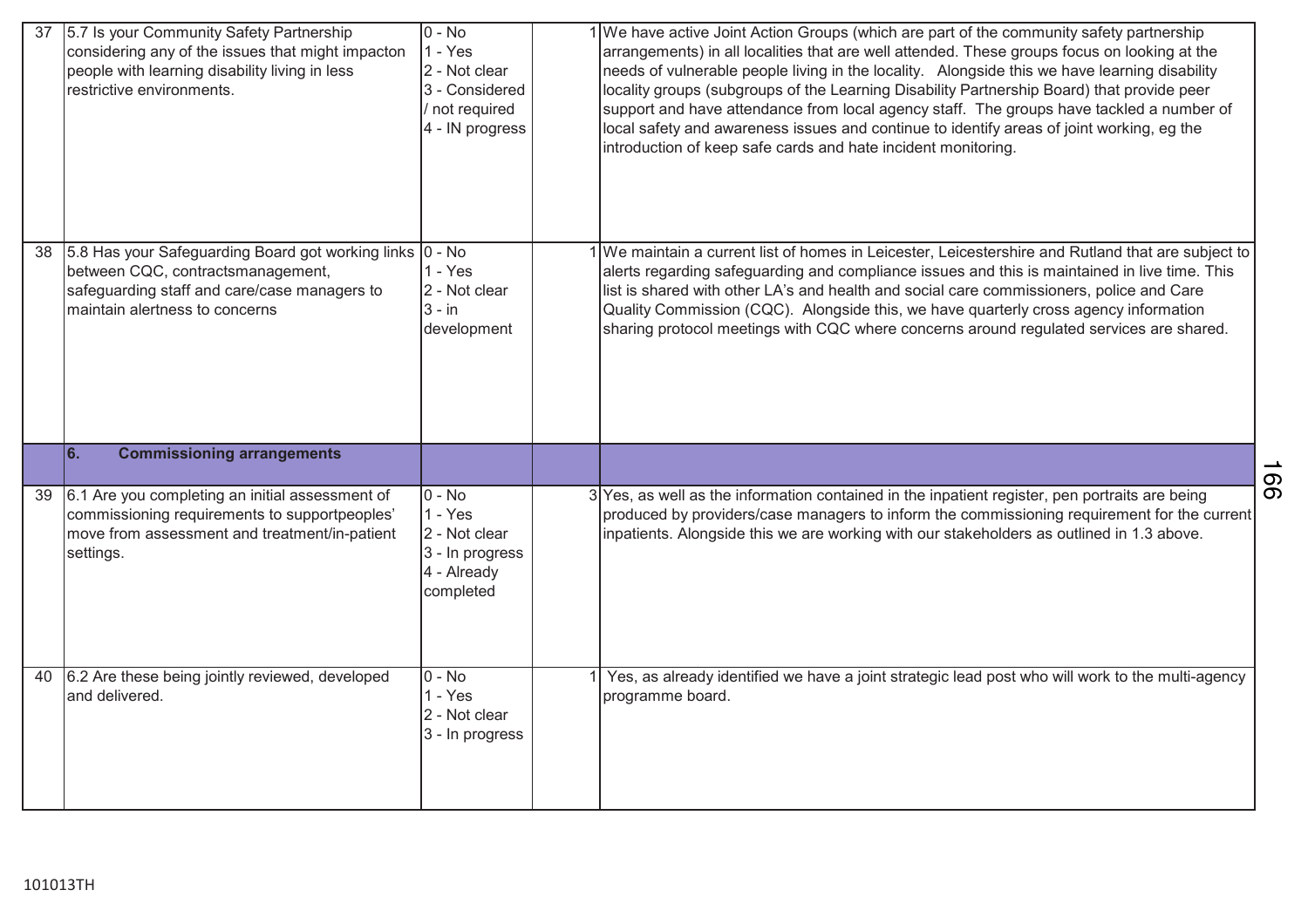| 41 | 6.3 Is there a shared understanding of how many<br>people are placed out of area and of the proportion<br>of this to total numbers of people fully funded by<br>NHS CHC and those jointly supported by health<br>and care services. | $0 - No$<br>$1 - Yes$<br>2 - Not clear<br>3 - In progress                                                                                   | 1 Yes, this is known and monitored. As part of the development of our local register we will be<br>looking to agree further additions for local monitoring, eg individuals that are a long way from<br>home, those experiencing behaviour that challenges. This will form part of the regular<br>reporting to the ICB via our performance dashboard. |                |
|----|-------------------------------------------------------------------------------------------------------------------------------------------------------------------------------------------------------------------------------------|---------------------------------------------------------------------------------------------------------------------------------------------|------------------------------------------------------------------------------------------------------------------------------------------------------------------------------------------------------------------------------------------------------------------------------------------------------------------------------------------------------|----------------|
| 42 | 6.4 Do commissioning intentions reflect both the<br>need deliver a re-provision programmefor existing<br>people and the need to substantially reduce future<br>hospital placements for new people                                   | $0 - No$<br>$1 - Yes$<br>2 - Not clear<br>3 - Yes, though<br>significant<br>challenges<br>4 - IN progress                                   | 0 Not currently, but as already identified we have a joint strategic lead coming into post to lead<br>this work.                                                                                                                                                                                                                                     |                |
| 43 | 6.5 Have joint reviewing and (de)commissioning<br>arrangements been agreed withspecialist<br>commissioning teams.                                                                                                                   | $0 - No$<br>$1 - Yes$<br>2 - Not clear<br>3 - In progress<br>4 Not<br>applicable -<br>e.g. none<br>placed by<br>specialist<br>commissioners | 0 Not at this stage, but as previously stated the LAT are part of the Learning Disabilities<br>Programme Board which is where our approach will be agreed.                                                                                                                                                                                           | 2 <sub>0</sub> |
| 44 | $6.6$ Have the potential costs and source(s) of funds $0 - No$<br>of future commissioning arrangements been<br>assessed.                                                                                                            | $1 - Yes$<br>2 - Not clear<br>3 - In progress                                                                                               | 0 Not yet, as the work has not been completed however the ICB have recognised the need to<br>review its investment in this area.                                                                                                                                                                                                                     |                |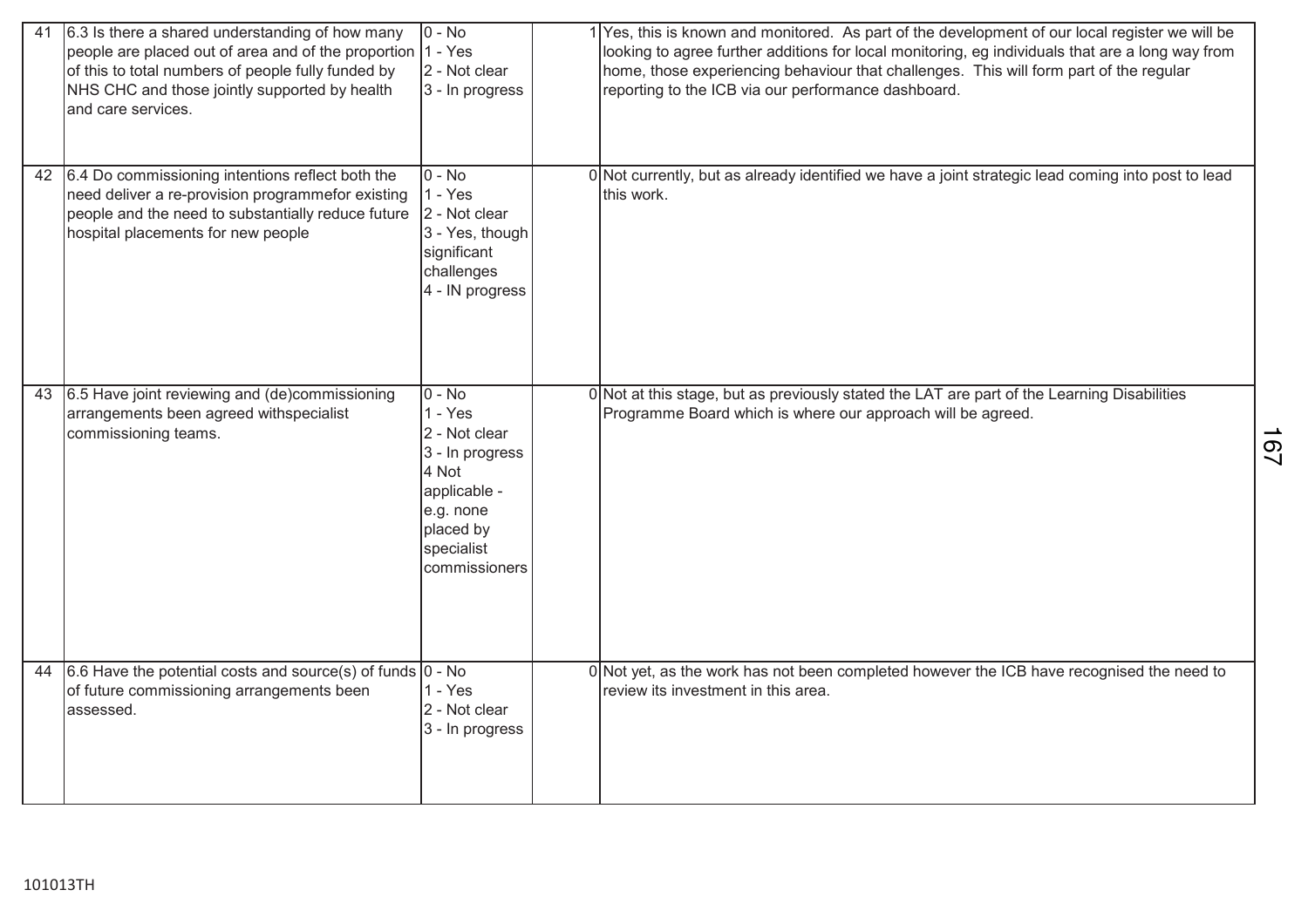| 45 | 6.7 Are local arrangements for the commissioning<br>of advocacy support sufficient, if not, are changes<br>being developed.                                                                                     | $0 - No$<br>$1 - Yes$<br>2 - Not clear<br>3 - In progress/<br>under review                                                                                                       | NHS and LA.                                                  | There are local advocacy contracts in place for both children and adults funded by both the                                                                                                                                                                                                                                                                                                                                                                                                                                                                                                                                                                                          |     |
|----|-----------------------------------------------------------------------------------------------------------------------------------------------------------------------------------------------------------------|----------------------------------------------------------------------------------------------------------------------------------------------------------------------------------|--------------------------------------------------------------|--------------------------------------------------------------------------------------------------------------------------------------------------------------------------------------------------------------------------------------------------------------------------------------------------------------------------------------------------------------------------------------------------------------------------------------------------------------------------------------------------------------------------------------------------------------------------------------------------------------------------------------------------------------------------------------|-----|
| 46 | 6.8 Is your local delivery plan in the process of<br>being developed, resourced and agreed.                                                                                                                     | $0 - No$<br>$1 - Yes$<br>2 - Not clear<br>3 - In progress<br>4 - Already<br>completed                                                                                            | have yet to engage fully all the right stakeholders.         | 3 The local delivery plan is currently being developed and will be presented to the ICB when<br>completed for agreement. It is expected that this will be in the autumn in recognition that we                                                                                                                                                                                                                                                                                                                                                                                                                                                                                       |     |
| 47 | 6.9 Are you confident that the 1 June 2014 target<br>will be achieved (the commitment is for all people<br>currently in in-patient settings to be placed nearer<br>home and in a less restrictive environment). | $0 - No$<br>$1 - Yes$<br>2 - Not clear<br>3 - Timescales<br>problematic /<br>unrealistic<br>4 - Yes but<br>challenging<br>5 - One or<br>more people<br>subject to court<br>order | assessments will be completed, with the target date in mind. | 4 It is expected that the remaining individuals who will be ready for discharge will be supported to<br>move within the given timescale. There are no envisaged challenges beyond sourcing the<br>appropriate accommodation based on the needs of the individual. The ICB has already<br>invested in resources to support the development of a more robust housing offer as part of its<br>commitment to offer alternatives to residential care. This includes an accommodation broker<br>who sources suitable properties and a market development officer working with the support<br>providers. The LA monitors children known to social care via the transitions spread sheet and | 168 |
| 48 | 6.10 If no, what are the obstacles, to delivery (e.g.<br>organisational, financial, legal).<br>101013TH                                                                                                         | 0 - None<br>1 - Financial<br>2 - Legal (e.g.<br>MHA)<br>$3 - other$                                                                                                              | adaptations are required.                                    | 3 As already referred to in 6.9, finding appropriate accommodation and funding if major                                                                                                                                                                                                                                                                                                                                                                                                                                                                                                                                                                                              |     |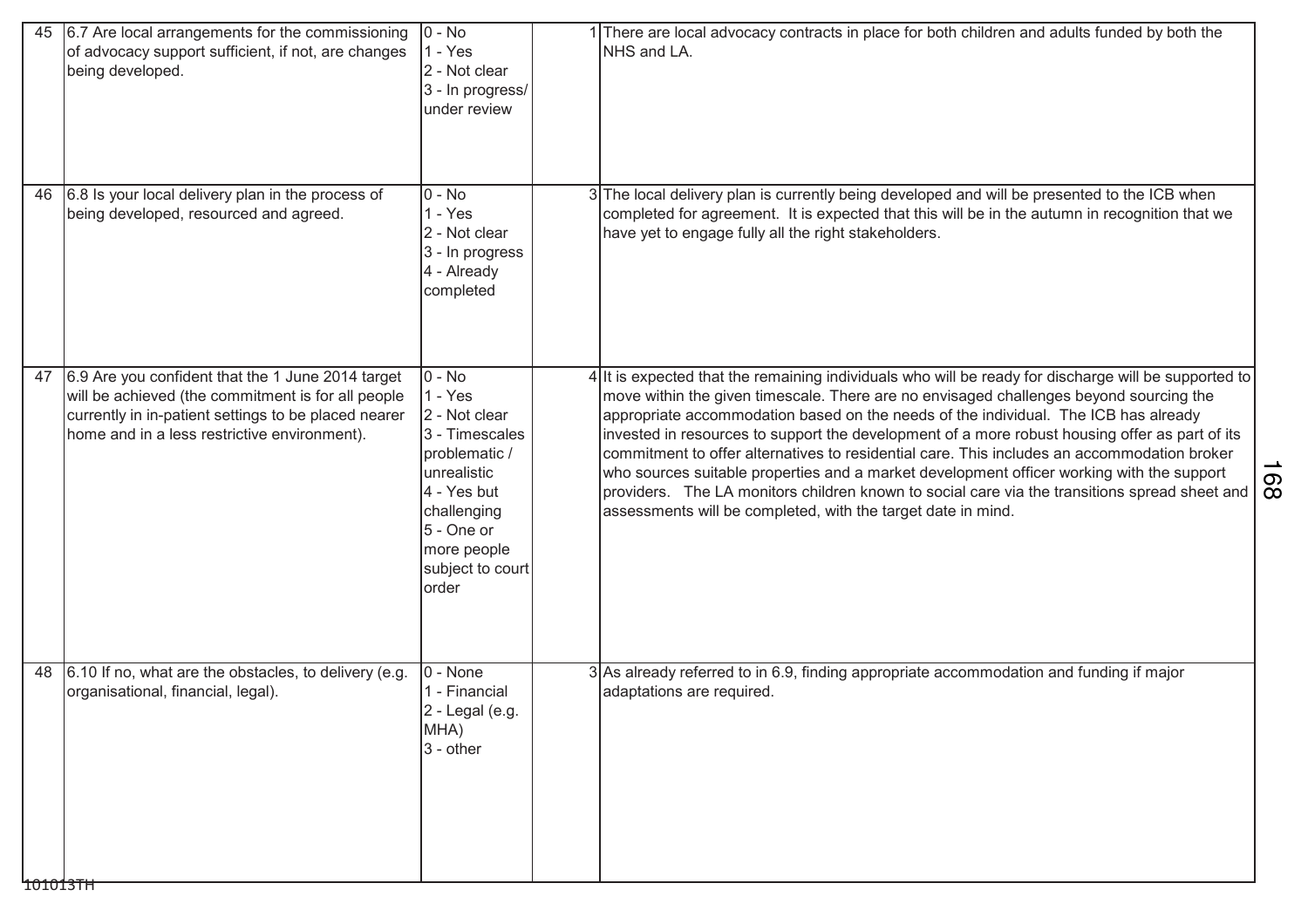|    | Developing local teams and services                                                                                                                             |                                                                                                  |                                                                                                                                                                                                                                                                                                                                                                                                                                             |    |
|----|-----------------------------------------------------------------------------------------------------------------------------------------------------------------|--------------------------------------------------------------------------------------------------|---------------------------------------------------------------------------------------------------------------------------------------------------------------------------------------------------------------------------------------------------------------------------------------------------------------------------------------------------------------------------------------------------------------------------------------------|----|
| 49 | 7.1 Are you completing an initial assessment of<br>commissioning requirements to support peoples'<br>move from assessment and treatment/in-patient<br>settings. | $\overline{0}$ - No<br>$1 - Yes$<br>2 - Not clear<br>3 - In progress<br>4 - Already<br>completed | 3 Yes, the inpatient register is being analysed and enhanced to better inform this assessment.<br>Also, as mentioned earlier a strategic commissioner role has recently been developed. The<br>focus of which will be to assess the commissioning requirements across the partner agencies.                                                                                                                                                 |    |
| 50 | 7.2 Do you have ways of knowing about the quality<br>and effectiveness of advocacy arrangements.                                                                | $0 - No$<br>$1 - Yes$<br>2 - Not clear<br>3 - In part<br>4 - In progress                         | Yes, advocacy services for adults have regular contract monitoring. The quality audit will be<br>used to supplement this regular monitoring and any issues shared with the contract manager.<br>Apart from the Children's Rights Service for children in care, there are no commissioned<br>advocacy services for children in the LA, however it is a target in the Transition Strategy action<br>plan which will be reviewed in September. |    |
| 51 | 7.3 Do you have plans to ensure that there is<br>capacity to ensure that Best Interests assessors<br>are involved in care planning.                             | $0 - No$<br>$1 - Yes$<br>2 - Not clear<br>3 - In part                                            | 3 The provider identifies the appropriateness of the need for best interest assessor involvement.<br>The DoLS team receive regular referrals from this service.                                                                                                                                                                                                                                                                             | 69 |
|    | 8. Prevention and crisis response capacity -<br>Local/shared capacity to manage emergencies                                                                     |                                                                                                  |                                                                                                                                                                                                                                                                                                                                                                                                                                             |    |
| 52 | 8.1 Do commissioning intentions include an<br>assessment of capacity that will be required to<br>deliver crisis response services locally.                      | $0 - No$<br>$1 - Yes$<br>2 - Not clear<br>3 - In progress<br>under review                        | 0 No, as already identified this is a planned piece of work. See 1.3 above.                                                                                                                                                                                                                                                                                                                                                                 |    |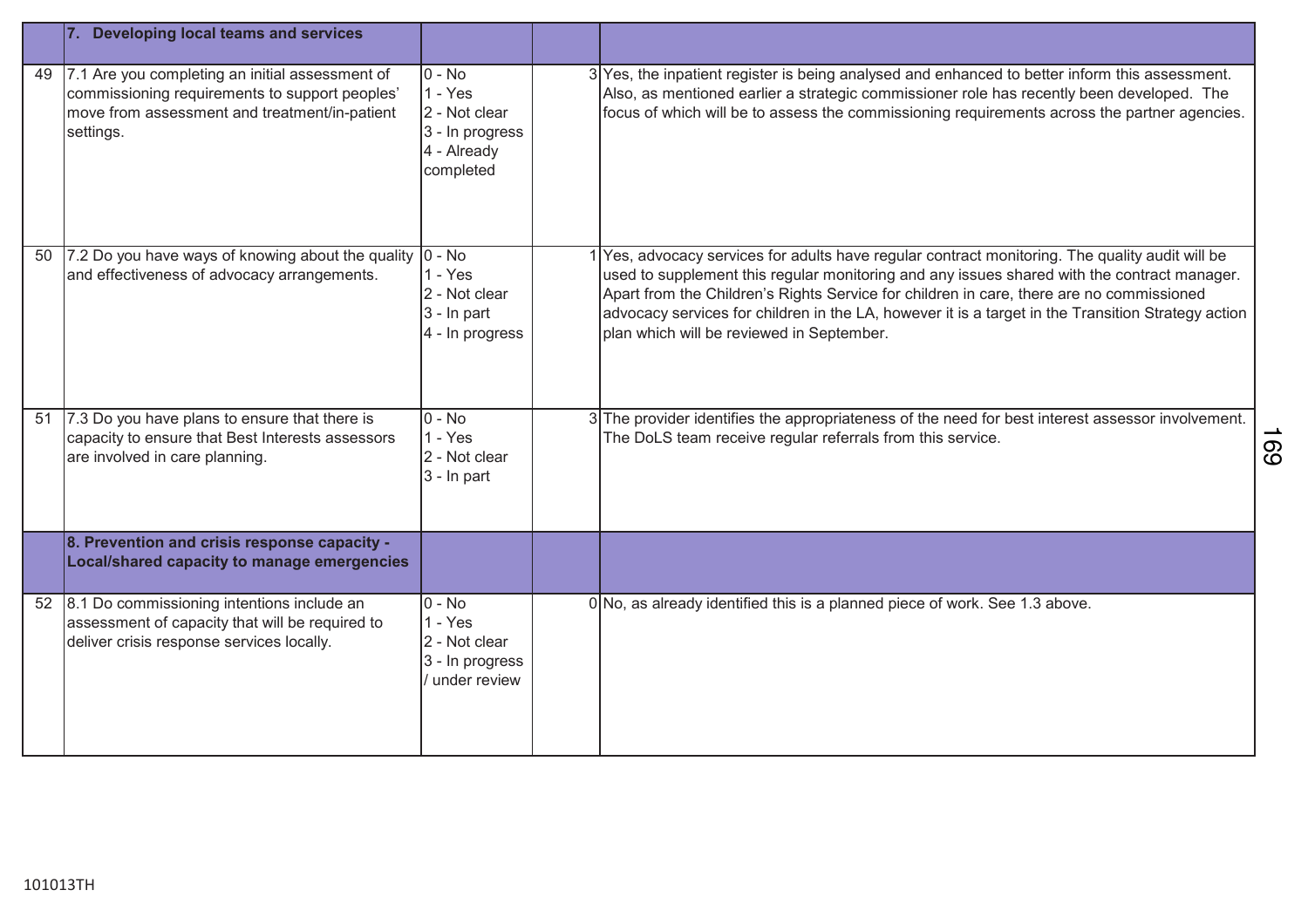| 53 | 8.2 Do you have / are you working on developing<br>emergency responses that would avoid hospital<br>admission (including under section of MHA.)                                                            | $0 - No$<br>$1 - Yes$<br>2 - Not clear<br>3 - In progress<br>under review | 3 Part of our work plan includes an audit of historic cases and working with the individuals, their<br>families and those who supported them to understand what if anything could have prevented<br>their admission. This will help in the shaping of future provision.                                                                                                                                                                                                                                                                         |
|----|------------------------------------------------------------------------------------------------------------------------------------------------------------------------------------------------------------|---------------------------------------------------------------------------|-------------------------------------------------------------------------------------------------------------------------------------------------------------------------------------------------------------------------------------------------------------------------------------------------------------------------------------------------------------------------------------------------------------------------------------------------------------------------------------------------------------------------------------------------|
| 54 | 8.3 Do commissioning intentions include a<br>workforce and skills assessment development.                                                                                                                  | $0 - No$<br>$1 - Yes$<br>2 - Not clear<br>3 - In progress<br>development  | 0 It is expected that the above piece of work will involve a workforce plan as we are aware that<br>providers have identified training needs through our work on supported living.                                                                                                                                                                                                                                                                                                                                                              |
|    | 9 Understanding the population who<br>need/receive services                                                                                                                                                |                                                                           |                                                                                                                                                                                                                                                                                                                                                                                                                                                                                                                                                 |
| 55 | 9.1 Do your local planning functions and market<br>assessments support the development of support<br>for all people with complex needs, including people  2 - Not clear<br>with behaviour that challenges. | $0 - No$<br>$1 - Yes$<br>3 - In progress<br>under review                  | 2 Once we have the information from the needs assessment we have an established Market<br>Development Team who work closely with the local provider market to support the market<br>changes.                                                                                                                                                                                                                                                                                                                                                    |
| 56 | 9.2 From the current people who need to be<br>reviewed, are you taking account ofethnicity, age<br>profile and gender issues in planning and<br>understanding future care services.                        | $0 - No$<br>$1 - Yes$<br>2 - Not clear<br>3 - In part                     | 3 We have an understanding of the needs of the small number of people currently affected by<br>the review and are looking for personalised solutions. We will be looking at the wider needs of<br>this customer group to ensure that we can ensure adequate provision. In Leicestershire, we<br>have a wider register of people with learning disabilities. The register identifies those who are<br>at risk of needing additional support with managing their behaviours. This will be used to<br>inform our Joint Strategic Needs Assessment. |
|    | 10.<br>Children and adults - transition planning                                                                                                                                                           |                                                                           |                                                                                                                                                                                                                                                                                                                                                                                                                                                                                                                                                 |

101013TH

170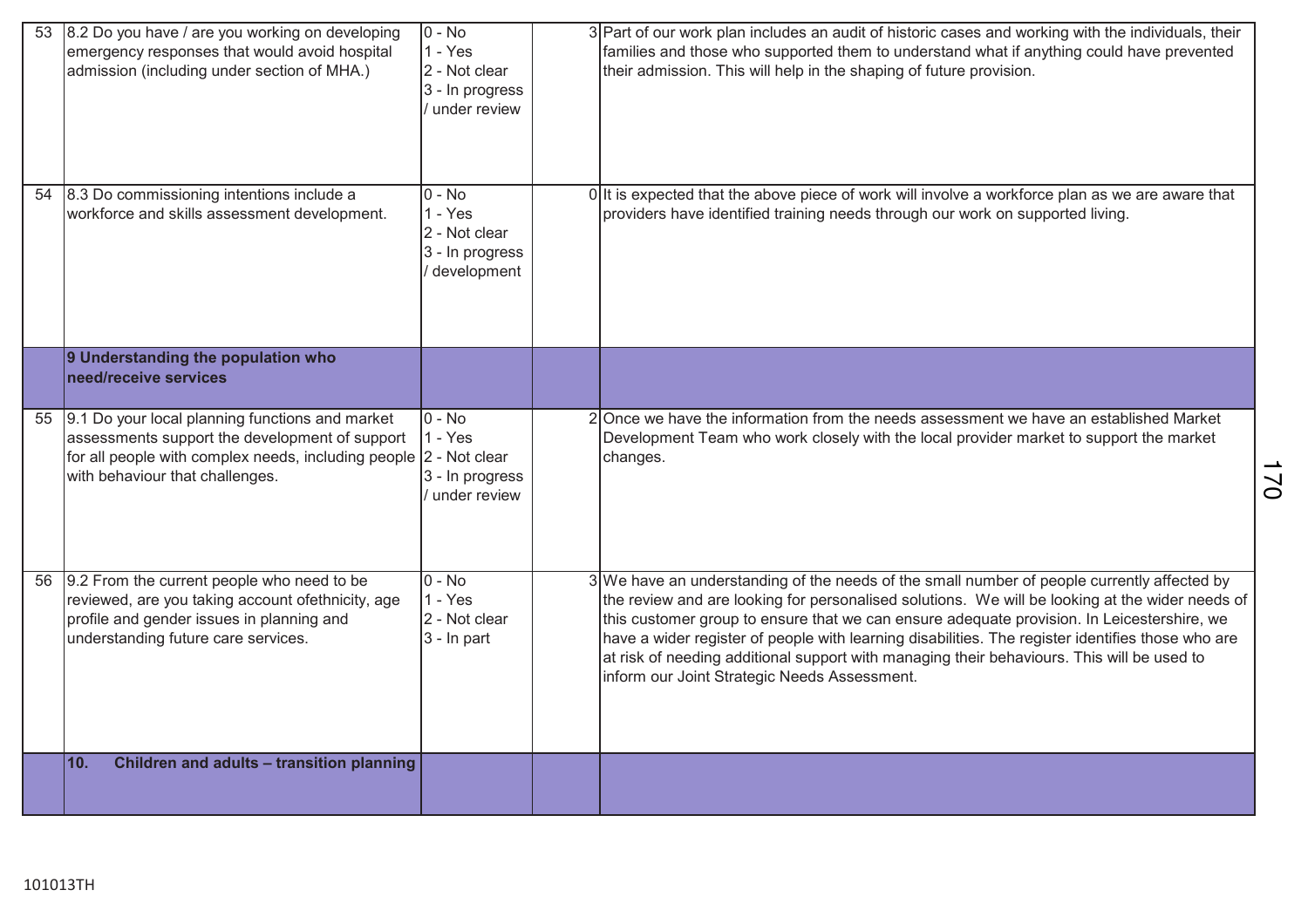| 57 | 10.1Do commissioning arrangements take account 0 - No<br>of the needs of children and young people in<br>transition as well as of adults. | $1 - Yes$<br>2 - Not clear<br>3 - In progress<br>/ under review                        | 3 We currently commission separately for children and adults but do work closely together<br>particularly around transition. Increasing this has resulted in jointly commissioned services.<br>We are considering developing joint 14-25 teams but in the short team we are co-locating the<br>Disabled Children's Team with the adult's Transitions Team from late summer.                            |                |
|----|-------------------------------------------------------------------------------------------------------------------------------------------|----------------------------------------------------------------------------------------|--------------------------------------------------------------------------------------------------------------------------------------------------------------------------------------------------------------------------------------------------------------------------------------------------------------------------------------------------------------------------------------------------------|----------------|
| 58 | 10.2 Have you developed ways of understanding<br>future demand in terms of numbers of people and<br>likely services.                      | $0 - No$<br>$1 - Yes$<br>2 - Not clear<br>3 - In progress<br>under review              | 3 Transitions data is available to inform the needs analysis and prediction of future demand.<br>Further work is underway to look at how well we use this information and to identify any gaps<br>alongside developing an understanding of the needs of those young people who may not be<br>getting children's services now, but may require support as adults.                                       |                |
|    | <b>Current and future market requirements</b><br> 11.<br>and capacity                                                                     |                                                                                        |                                                                                                                                                                                                                                                                                                                                                                                                        |                |
| 59 | 11.1 Is an assessment of local market capacity in<br>progress.                                                                            | $ 0 - No$<br>$1 - Yes$<br>2 - Not clear<br>3 - In progress<br>4 - Already<br>completed | 3 We currently have an overarching market position statement and have recently refreshed<br>elements of our JSNA. Both have focused on the adult social care market. As part of their<br>development it became evident that we needed to expand this to encompass more information<br>from both health and children's to ensure we can develop our local capacity. This is part of our<br>action plan. | $\overline{2}$ |
| 60 | 11.2 Does this include an updated gap analysis.                                                                                           | $0 - No$<br>$1 - Yes$<br>2 - Not clear<br>3 - In progress<br>4 - Part<br>completed     | 3 See above.                                                                                                                                                                                                                                                                                                                                                                                           |                |